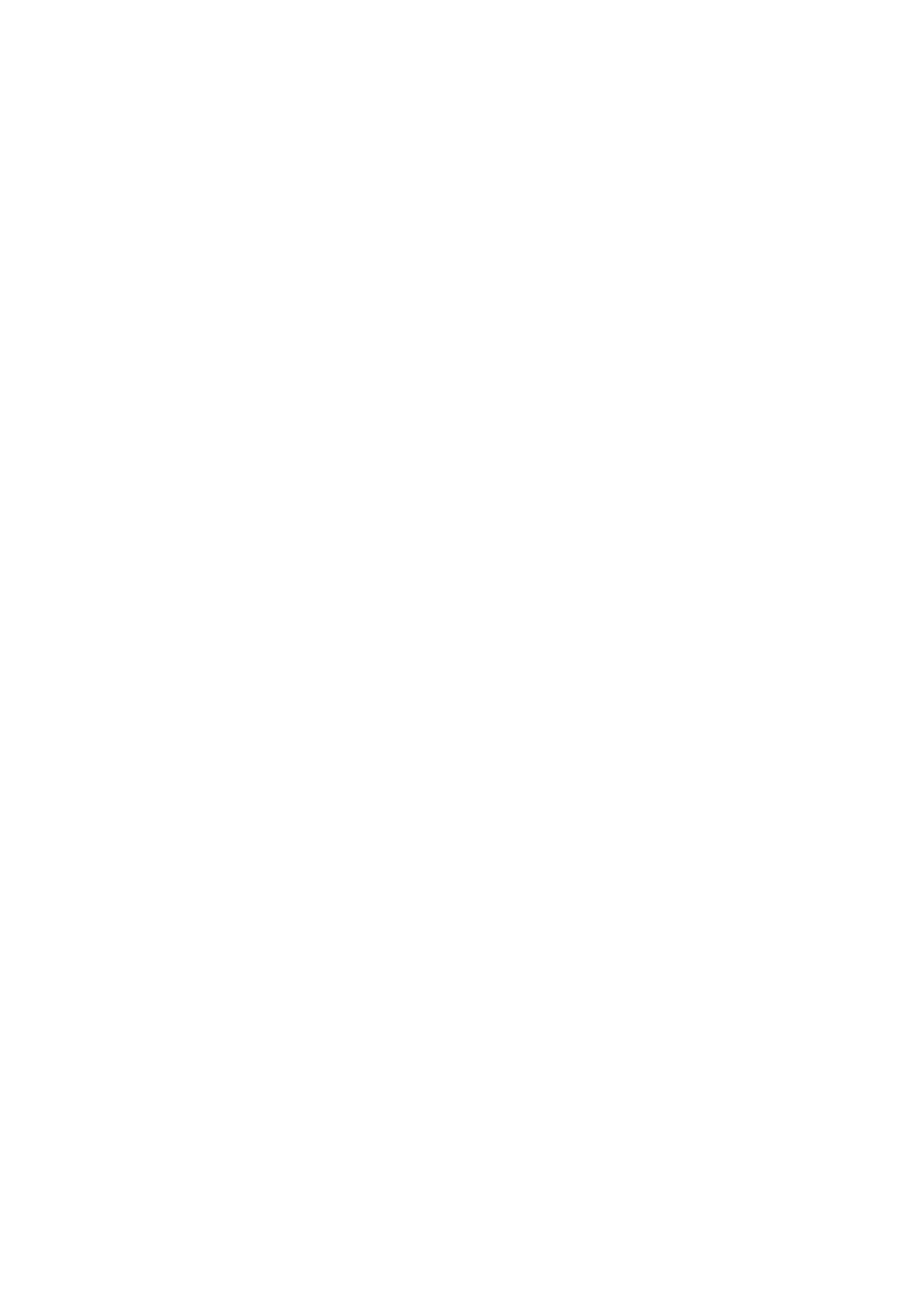# WELCOME TO IV= BROKER

Thank you for choosing LV= Broker Highway Bespoke Car and Telematic insurance. We hope you'll be happy with the cover and service you get from us. This booklet tells you everything you need to know about your insurance, please keep it safe with your schedule and certificate of insurance.

#### A little bit more about us…

LV= and Liverpool Victoria are registered trademarks of Liverpool Victoria Financial Services Limited and LV= and LV= Liverpool Victoria are trading styles of the Liverpool Victoria group of companies. Your policy is underwritten by Highway Insurance Company Limited, part of the Liverpool Victoria General Insurance Group. You can find out more about us at www.LVbroker.co.uk/customers

If you have taken out a telematics policy it's a requirement that you have a telematics device fitted to your car. This will transmit data via a GPS signal, allowing us to better assess your driving skills and determine a driving behaviour score.

Please refer to the telematic terms and conditions provided by your insurance adviser.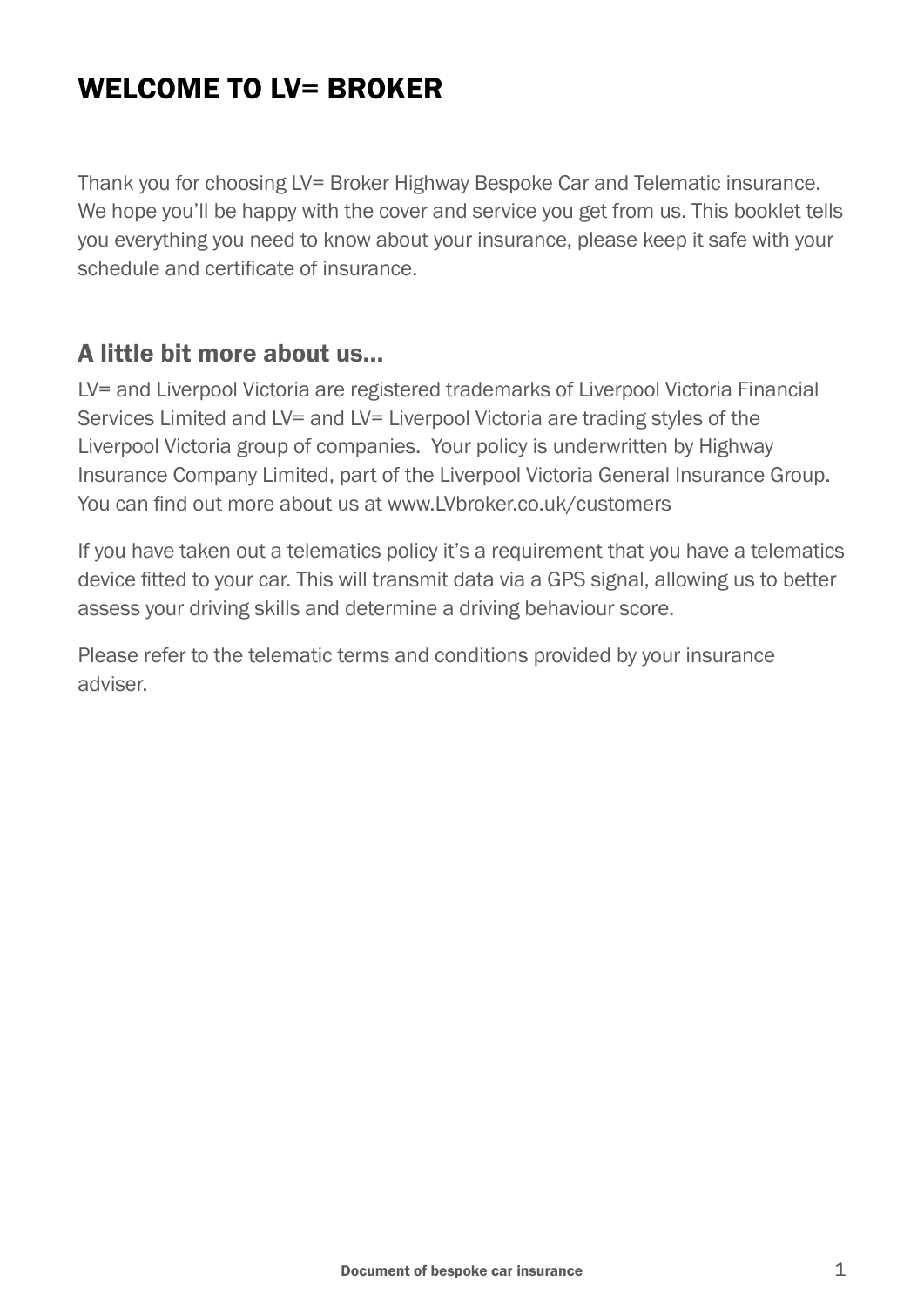### **CONTENTS**

| <b>Important Information</b>         |                                | <b>Telematic Devices and Data</b>                                                                                                             |    |
|--------------------------------------|--------------------------------|-----------------------------------------------------------------------------------------------------------------------------------------------|----|
|                                      |                                | <b>Privacy Policy</b>                                                                                                                         | 3  |
|                                      |                                | How To Make A Complaint                                                                                                                       | 4  |
| <b>Definition of Terms and Words</b> |                                | Definitions                                                                                                                                   | 6  |
| <b>Contract of Motor Insurance</b>   |                                | Bespoke Car and Telematic                                                                                                                     |    |
|                                      |                                | Cover                                                                                                                                         | 9  |
|                                      |                                | Use                                                                                                                                           | 10 |
|                                      |                                | <b>Cooling-off Cancellation Right</b>                                                                                                         | 10 |
|                                      |                                | Cancelling your Policy<br>(Outside the Cooling-off Cancellation Right)                                                                        | 10 |
|                                      |                                | Changes to your details                                                                                                                       | 12 |
| Part A                               | <b>Section 1</b>               | Liability to others: Third Party Cover                                                                                                        | 14 |
|                                      | <b>Section 2</b>               | Fire and Theft                                                                                                                                | 18 |
|                                      | <b>Section 3</b>               | <b>Accidental Damage</b>                                                                                                                      | 20 |
|                                      | <b>Section 4</b>               | Windscreen and Windows                                                                                                                        | 22 |
|                                      | <b>Section 5</b>               | Personal Accident, Personal<br>Belongings and Medical expenses                                                                                | 23 |
|                                      | <b>Section 6</b>               | <b>Driving Abroad</b>                                                                                                                         | 25 |
|                                      | <b>Section 7</b>               | No Claims Discount                                                                                                                            | 27 |
|                                      | <b>Section 8</b>               | Lock Replacement - Lost or<br>Stolen Key Cover                                                                                                | 28 |
|                                      | <b>Section 9</b>               | Overnight Accommodation or<br>Onward Transport                                                                                                | 28 |
| Part B                               |                                |                                                                                                                                               |    |
|                                      | <b>Guaranteed Hire Vehicle</b> | The cover provided under part B only<br>applies if it is shown on the current<br>policy schedule and you have paid<br>the additional premium. | 29 |
| <b>Claims Information</b>            |                                |                                                                                                                                               | 32 |
|                                      | <b>General Exclusions</b>      |                                                                                                                                               | 35 |
| <b>General Conditions</b>            |                                |                                                                                                                                               |    |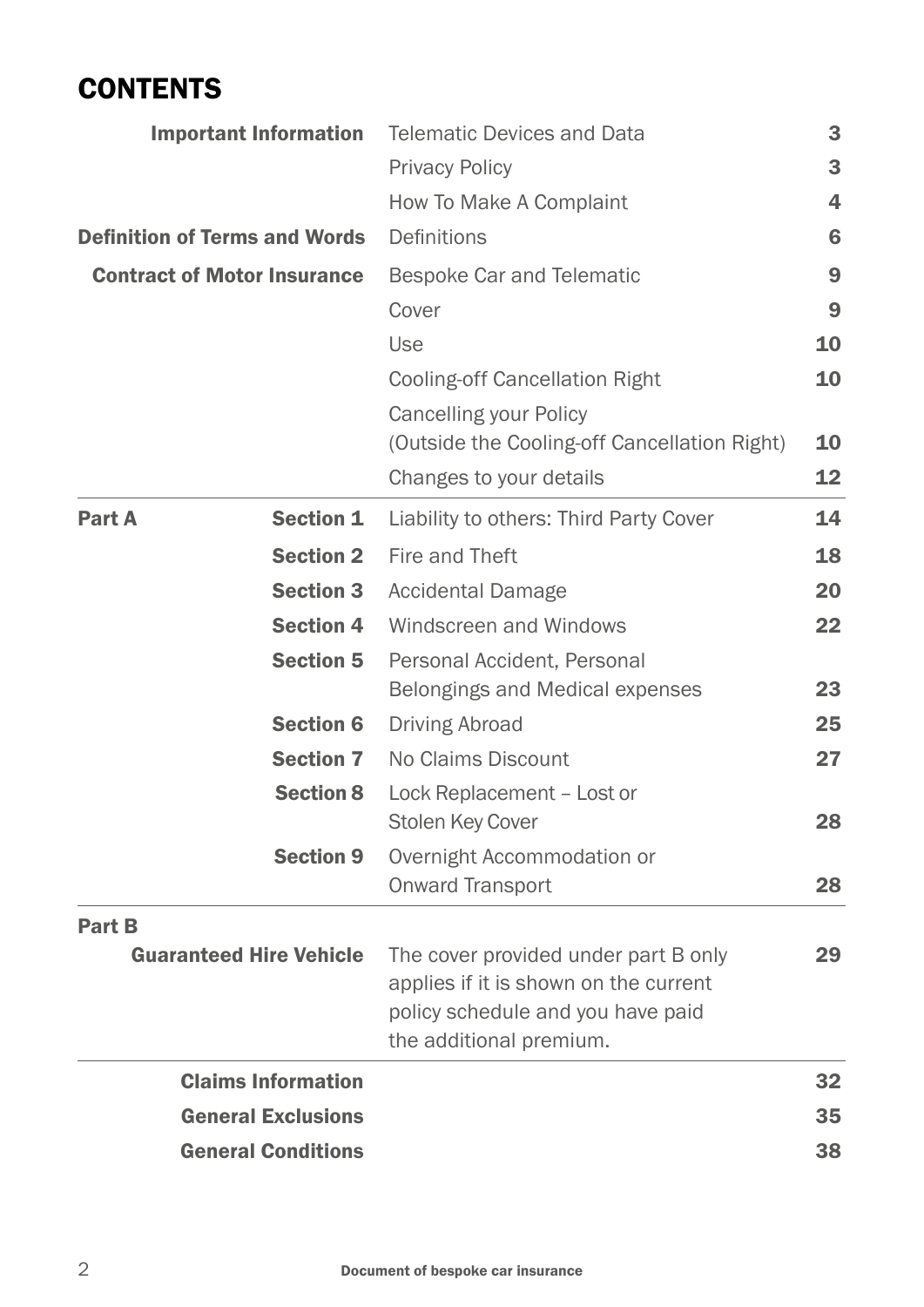# IMPORTANT INFORMATION

Please read this **policy**, the **schedule** (including any **endorsements**) and the certificate of motor insurance very carefully. Together with the information vou gave us in the proposal form or statement of fact, and the declarations that you have made, they form the **contract of motor insurance. You** should pay particular attention to the **general exclusions**, the **general conditions** and any endorsements which apply.

The words that appear in bold throughout this **policy** are defined under Definitions and have the same meaning wherever they appear.

Please tell **your insurance adviser** immediately if **you** have any questions, the cover does not meet your needs, or any part of your insurance documentation is incorrect.

### Telematic Devices and Data

If your premium is based upon a telematics device being fitted to, or installed in, the vehicle, or for you registering and using any smartphone application provided to **you**, to monitor the driving behaviours of any authorised driver, failure to comply with your insurance adviser's terms or conditions relating to the telematics device may result in us, or our authorised agent, invoking our right to cancel under Cancelling Your Policy (Outside the Cooling-off Cancellation Right). Any personal data we receive will be used by us to help determine your future insurance premiums, to detect and prevent fraud and in accordance with our Privacy Policy notice and may also be used in the assessment of liability in the event of a claim.

### Privacy Policy

#### A summary of how we use personal information

Highway Insurance Company Limited is the controller of personal information. We'll keep you informed about how we use personal information in the document 'Privacy Policy', which is available:

■ online at www.LVbroker.co.uk/customers/data-protection

You have a number of rights concerning personal information. You can ask for a person to *review* an automated decision, and in certain circumstances to:

- **n** *access* the personal information **we** hold about **you** or anyone on the policy.
- *correct* personal information **you** think is inaccurate or to update information you think is incomplete.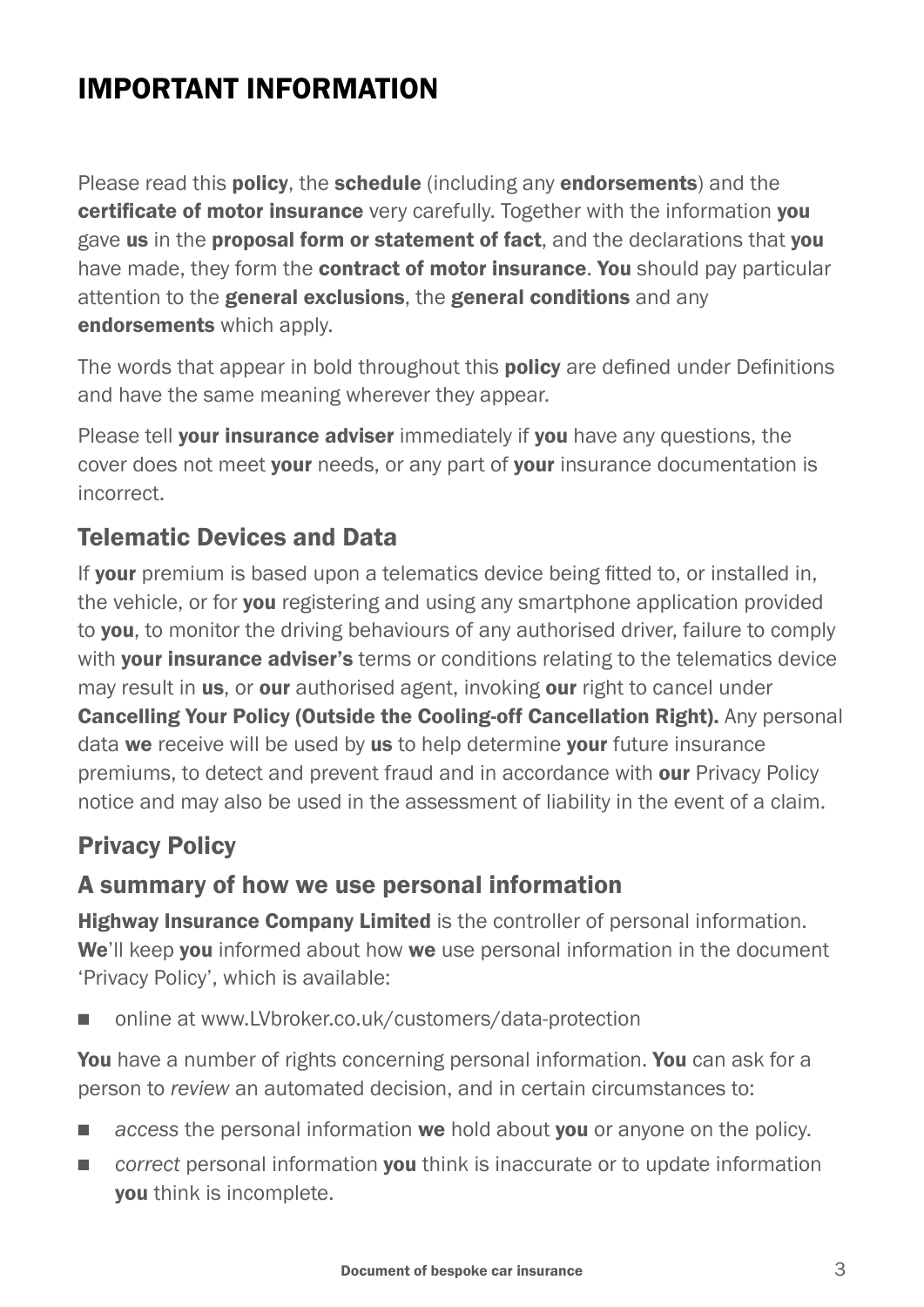# IMPORTANT INFORMATION CONTINUED

- have personal information *deleted* in certain circumstances.
- **n** *restrict* us processing personal information, under certain circumstances.
- receive personal information in a *portable* format. This only applies to information you have provided to us.
- **n** *object* to **us** processing personal information, under certain circumstances.

If you want to find out more or exercise these rights, contact GI Customer Support, LV=, County Gates, Bournemouth, BH1 2NF or email us at GICustomerSupport@ LV.co.uk

You can also contact our Data Protection Officer: Data Protection Officer, 57 Ladymead, Guildford, Surrey, GU1 1DB, or via email at GIdataprotection@LV.co.uk

### How To Make A Complaint

If you have a complaint about your policy or the service you have received, please contact the broker, intermediary or agent that arranged it. If they are unable to resolve your complaint you may refer your complaint to the Financial Ombudsman Service within six months of receiving their final response letter.

Should **you** be unhappy with the service provided by Highway please contact **us** by phone on 0800 028 9822 (For Text Phone please dial 18001 first. Opening hours Mon-Fri 9am-5pm). If you prefer to write, please address your letter to The Customer Care Department, LV= Brentwood, PO Box 9104, Frizzell House, County Gates, Bournemouth, BH1 9DB Email: complaints@lvbroker.co.uk. When contacting us please ensure you quote your policy or claim number as appropriate. A copy of our internal complaints procedure is available on request.

If we cannot resolve your complaint, you may refer your complaint to the Financial Ombudsman Service within six months of receiving our final response letter. The address is:

Financial Ombudsman Service, Exchange Tower, London, E14 9SR.

Telephone 0800 023 4567 or 0300 123 9 123 (from mobile or non BT lines)

Email complaint.info@financial-ombudsman.org.uk.

Website at www.financial-ombudsman.org.uk

Making a complaint will not affect your right to take legal action.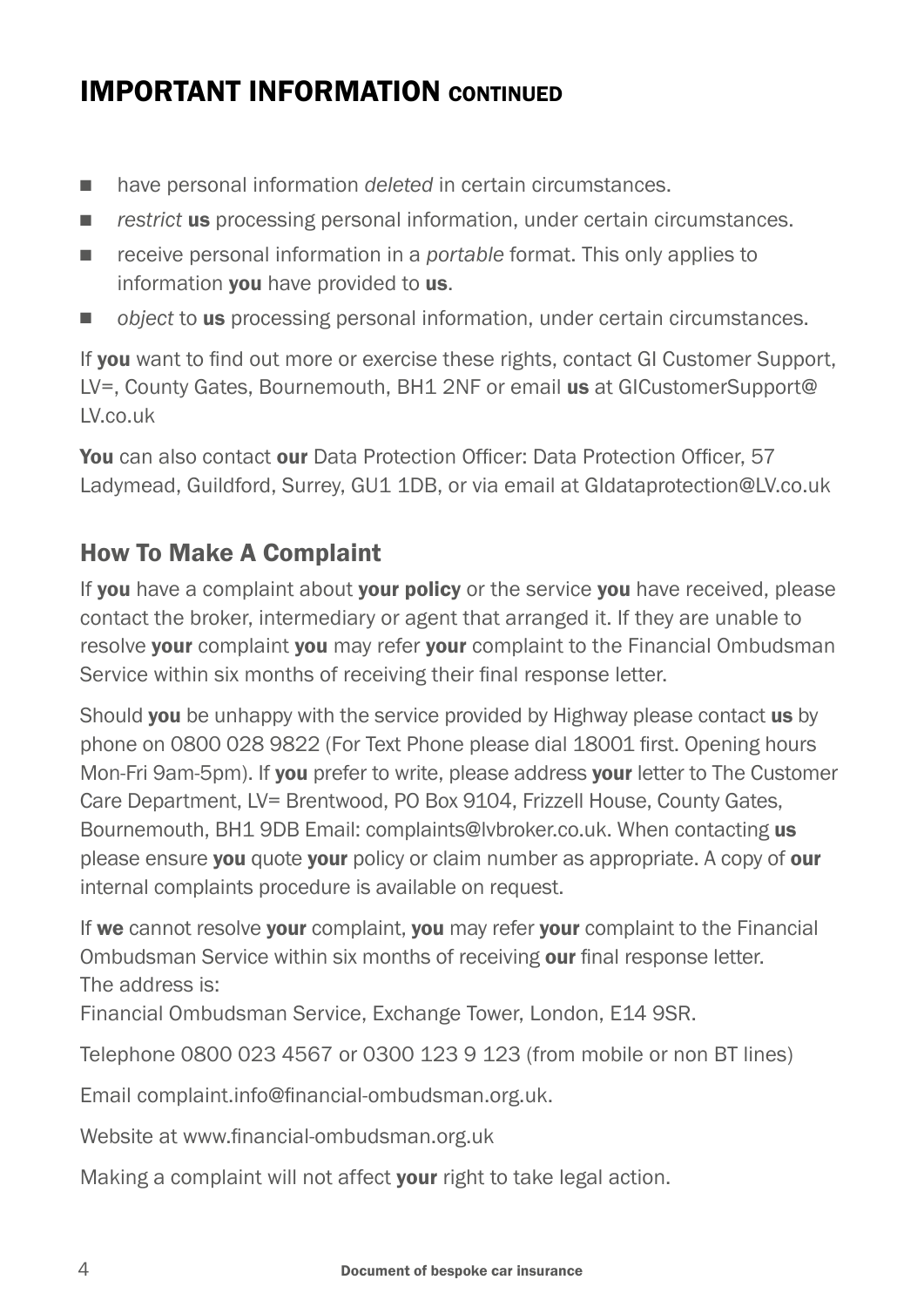### IMPORTANT INFORMATION CONTINUED

### Financial Services Compensation Scheme

What happens if we are unable to meet our liabilities?

If we are unable to meet our liabilities to our policyholders, you may be able to claim compensation from the Financial Services Compensation Scheme (FSCS). There are different levels of compensation, depending on what kind of insurance you have:

Compulsory insurance such as third party motor insurance, is covered for 100% of the claim.

Non compulsory insurance, such as home insurance, is covered for 90% of the claim.

You can get further information from the Financial Services Compensation Scheme.

Telephone 0207 741 4100 or e-mail, enquiries@fscs.org.uk.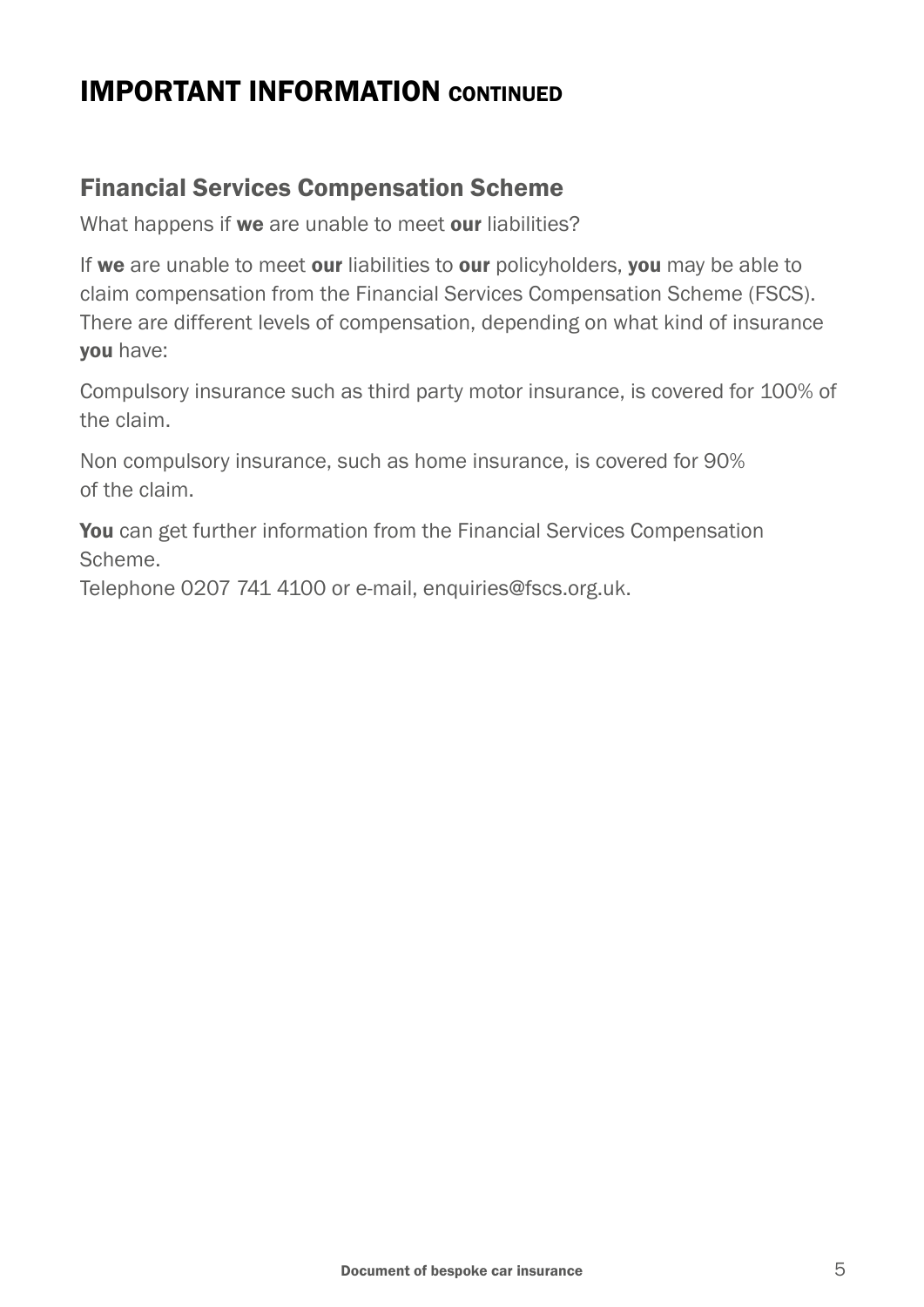# DEFINITION OF TERMS AND WORDS

### **Definitions**

The following words or phrases have the same meaning wherever they appear and are shown in bold throughout this **policy**.

**Certificate of Motor Insurance - Legal evidence of your insurance. It is one part** of the **contract of motor insurance**. It shows the cars we are insuring, who may drive the **insured car** (where 'any authorised driver' is stated, refer to the **schedule** for restrictions), what it may be used for and the **period of insurance**.

Contract of Motor Insurance – The policy, the schedule (including endorsements), the certificate of motor insurance, the information you gave us in the **proposal form** or **statement of fact** and declarations that you have made. all form the contract of motor insurance.

**Endorsements** – Something which alters **your** insurance cover. Your cover will be affected by any **endorsement** that is shown on the **schedule**.

(Such **endorsements** may add exclusions to the cover or require you to take action such as fitting approved security.) More than one **endorsement** may apply. If you do not comply with any **endorsements**, this **contract of motor insurance** may no longer be valid and we may refuse to deal with any claim.

**Excess** – The amount you have to pay towards each claim you make under this contract of motor insurance. There may be more than one excess, part of which may be voluntary (where you have chosen to take an excess to receive a discount on **vour** premium). The amount of the **excess** is shown on the **schedule**.

**Family or Household** – Any member of the policyholder's family, or any other person, who is a permanent or temporary resident at the policyholder's address.

General Conditions - These describe your responsibilities, general information and the procedures that apply in certain situations, such as when there is a claim or the contract of motor insurance is cancelled.

General Exclusions - These describe the things that are not covered by the contract of motor insurance. They are in addition to the exclusions shown under the headings 'What is not covered' in each of the Sections detailing the cover provided.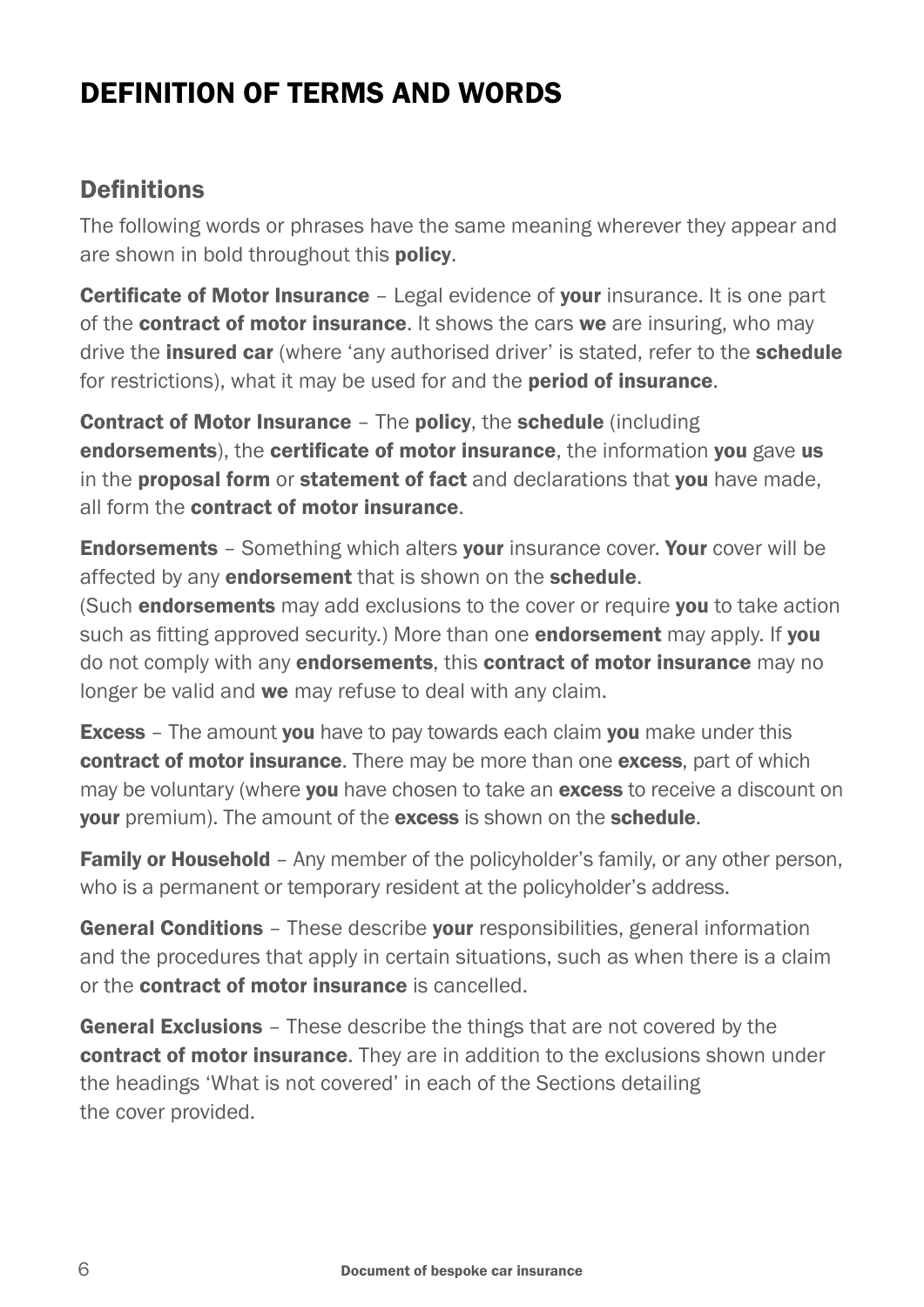### DEFINITION OF TERMS AND WORDS CONTINUED

Geographical Limits - Great Britain, Northern Ireland, the Isle of Man and the Channel Islands. It also includes travelling by sea, air or rail between these places. Section 6 explains the cover that applies when driving abroad.

Highway Insurance – The trading name of Highway Insurance Company Limited.

**Highway Insurance Company Limited - An insurance company, part of the** Liverpool Victoria General Insurance Group, authorised by the Prudential Regulation Authority and regulated by the Financial Conduct Authority and the Prudential Regulation Authority.

Hire Car – A Group A vehicle (1.0 litre hatchback or similar) which will be delivered to and collected from your home address.

**Hire Car Company –** The company we instruct to provide you with the **hire car.** 

**Hire Period** – The period for which we pay for the **hire car** for up to a maximum of 14 days.

**Insurance Adviser** – the person or company you purchased this insurance from.

Insured Car – The car(s) shown on the current schedule and certificate of motor insurance.

**Insured Vehicle** - Any motor vehicle insured comprehensively with **Highway** Insurance that appears on a current certificate of motor insurance and for which a premium has been paid for car hire cover.

**Market Value** – The cost at the date of the accident or loss of replacing the **insured car**, if possible, with one of a similar make, model, age, condition and mileage. We will usually ask an engineer to give us advice about the market value of the **insured car**, refer to guides of vehicle values and any other relevant sources. In assessing the **market value, you** should consider the amount that could reasonably have been obtained for the **insured car** if you had sold it immediately before the accident, loss or theft.

**Period of Insurance** – The length of time covered by this **contract of motor insurance**, as shown on the current **schedule** and **certificate of motor insurance**.

**Personal Belongings** – Certain property in the **insured car**, which you wear or use in every day life which belongs to you or anyone travelling in the insured car Section 5 of this **policy** sets out the cover and limits which apply, and the items of **personal belongings** which are not covered.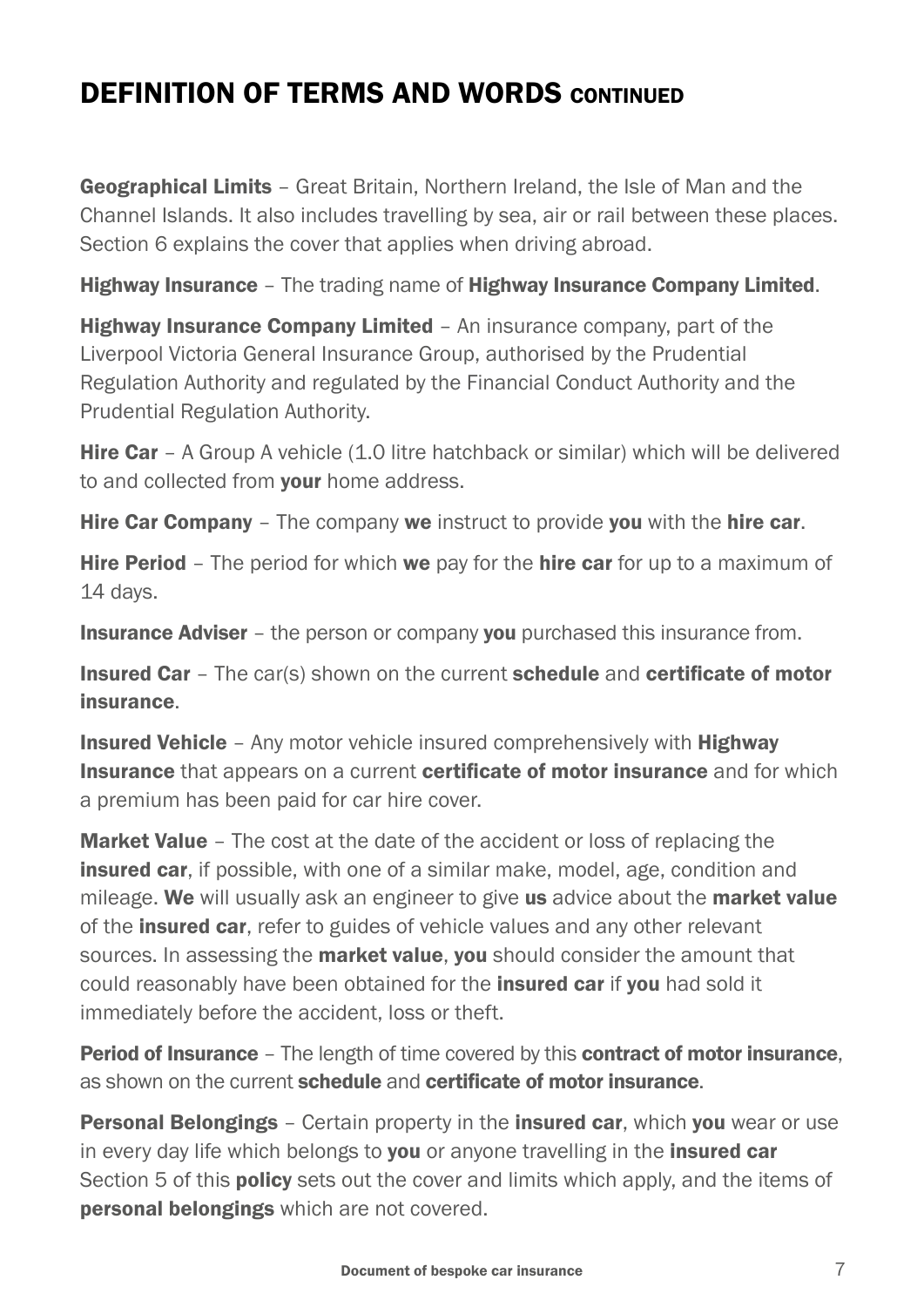# DEFINITION OF TERMS AND WORDS CONTINUED

**Policy** – This booklet, which sets out the details of cover and all the terms and conditions which apply. It is one part of the contract of motor insurance.

**Private Motor Car** - How the other car is described on your certificate of motor **insurance** when allowing the driving other cars extension. Driving other cars and this definition is given with the intention of allowing you to drive private motor cars only under the extension of cover. It does not extend cover to car derived vans, vans, motorcycles, or any other motor vehicle.

**Proposal Form or Statement of Fact - The documents filled in by you, or on your** behalf by an **insurance adviser**, or someone else, and all other information **you** gave and declarations made at the time the insurance was arranged and on which we have relied when agreeing to offer this contract of motor insurance. If you do not give us the full information requested at the start, and tell us about changes, this **contract of motor insurance** may no longer be valid and we may refuse to deal with any claim.

**Recommended Repairer -** The national network of repairers we work with as part of a claim to repair **vour** vehicle.

Schedule - Forms part of the contract of motor insurance and confirms details of you, the insured car(s) and the cover which applies. It is one part of the contract of motor insurance.

**Standard Accessories** - Accessories made available for the vehicle by the manufacturer as optional extras and for which a receipt must be provided. **Standard** accessories do not include modifications to the insured car, signwriting or any other accessory fitted to it not provided by the vehicle manufacturer.

Territorial Limits - England, Scotland, Wales and Northern Ireland. These limits apply to Part B only. The **geographical limits** defined in this **policy** do not apply to Part B of this **policy**.

We, our, us – Highway Insurance Company Limited trading as Highway Insurance.

You, Your - The person, company or trading name (including subsidiary companies) shown as the insured on the schedule and certificate of motor insurance.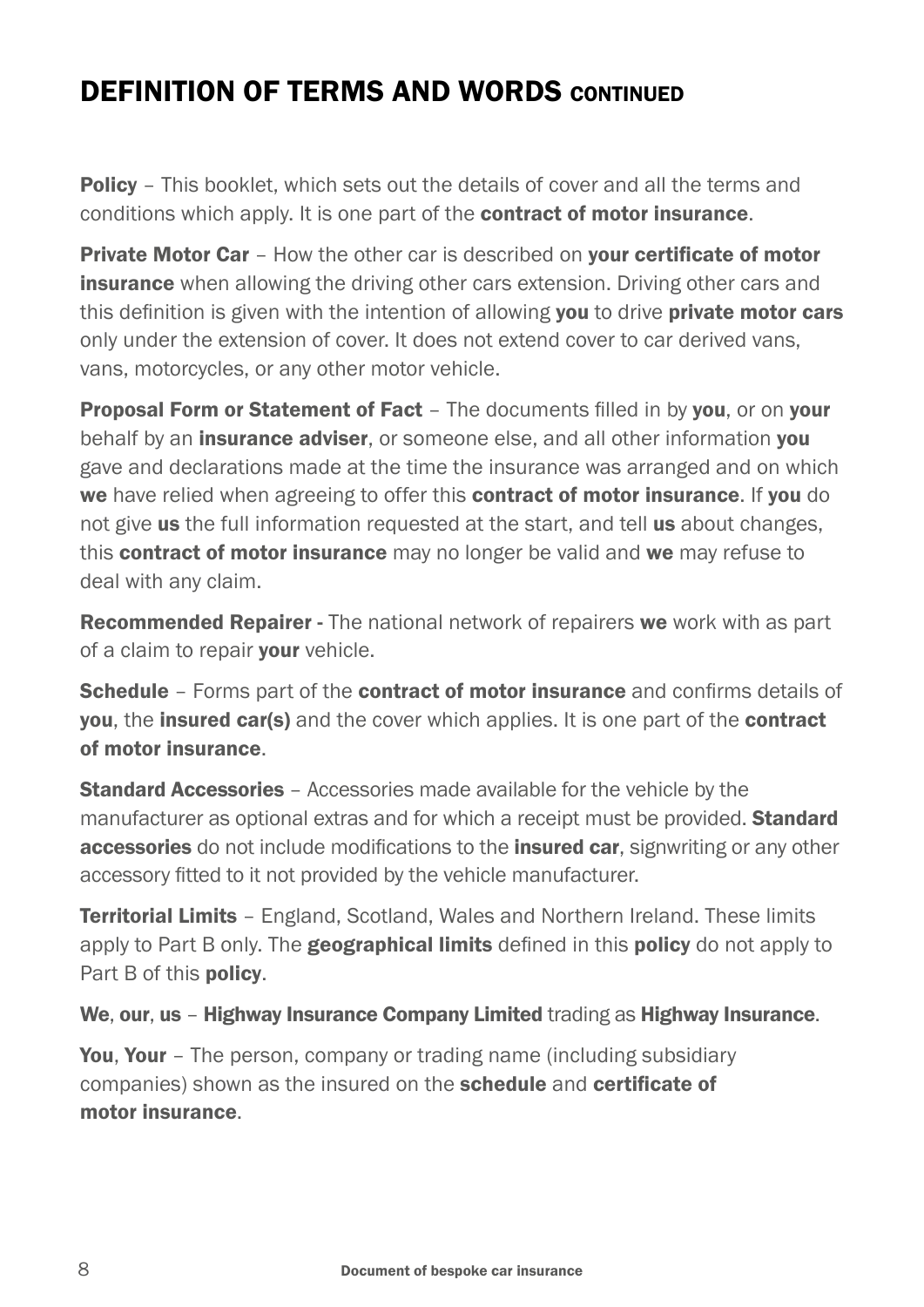# CONTRACT OF MOTOR INSURANCE

#### Bespoke Car and Telematic

This policy, the schedule, the certificate of motor insurance, information you gave us in the proposal form or statement of fact and declarations that you have made, form a legally binding contract of motor insurance between you and Highway Insurance Company Limited, trading as Highway Insurance. This contract of motor insurance is a contract personal to you and you cannot transfer it to anyone else.

We agree to insure you under the terms of this contract of motor insurance against any liability, loss or damage that occurs within the geographical limits during the **period of insurance** for which you have paid, or agree to pay, the premium.

You must read this policy, the schedule and the certificate of motor insurance together. The schedule tells you which sections of the policy apply and identifies any **endorsements**. Please check all three documents carefully to make sure that they give you the cover you want and that you comply with all the relevant terms and conditions, including any **endorsements**.

It is not intended that the Contracts (Rights of Third Parties) Act 1999 should confer any additional rights under this **policy** in favour of any third party.

Unless we agree with you to apply the laws of another country, English Law will apply to this contract (unless you live in Guernsey or Jersey, where Guernsey or Jersey law will apply).

### Your Cover

The current **schedule** shows what you are covered for. The different kinds of cover are:

- **Comprehensive Sections 1, 2, 3, 4, 5, 6, 7, 8 and 9 apply. Part B only** applies to comprehensive cover if the guaranteed hire car cover is shown on **your schedule** and you have paid the additional premium.
- Third Party Fire and Theft Sections 1, 2, 6 and 7 apply.
- $\blacksquare$  Third Party Only Sections 1, 6 and 7 apply.
- $\blacksquare$  Fire and Theft Only Section 2 only.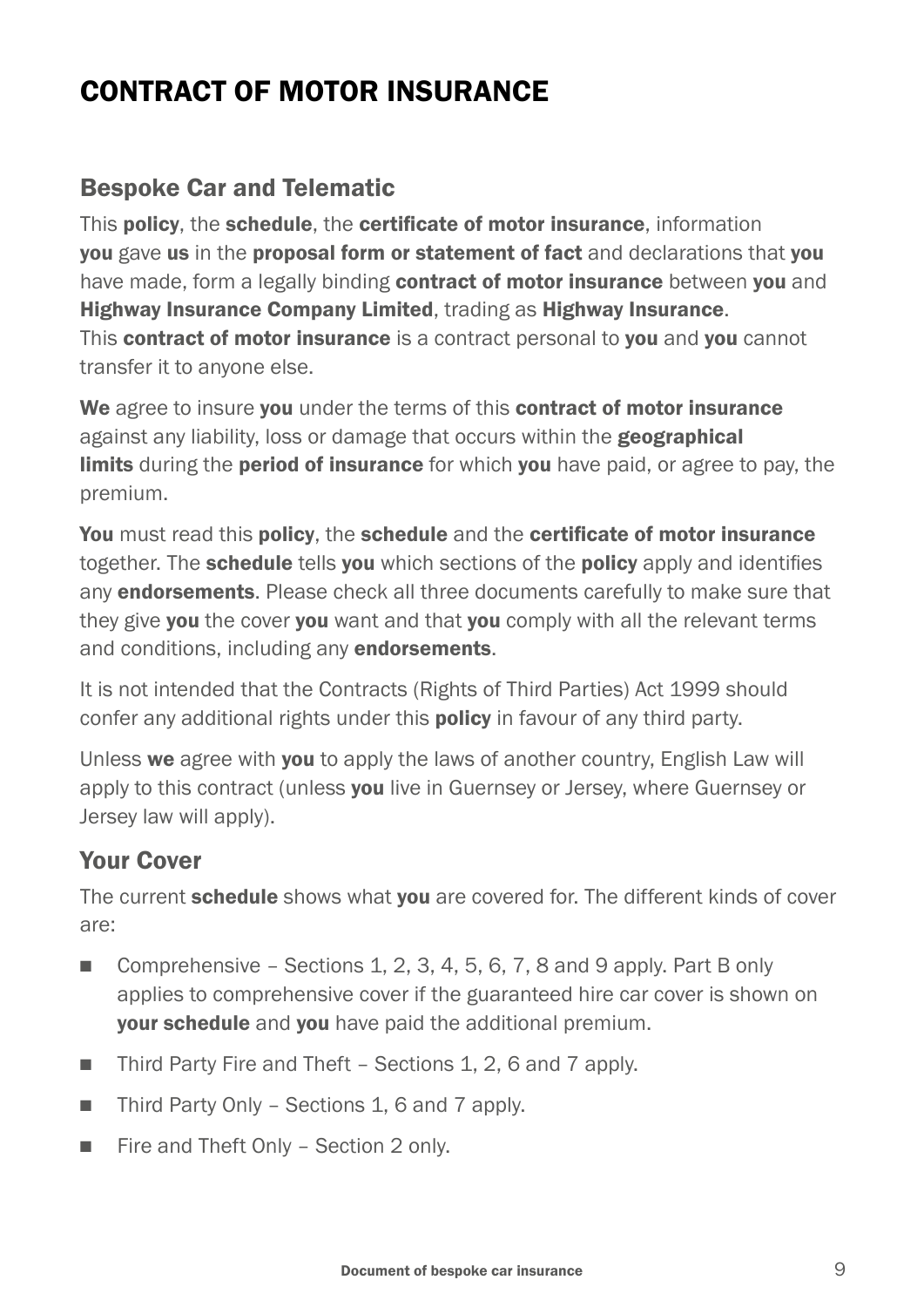#### Use

This contract of motor insurance only covers you if you use the insured car in the way described in your certificate of motor insurance (under 'Limitations as to Use') and any **endorsements**.

### Cooling-off Cancellation Right

We hope you are happy with the cover this policy provides. However, you have the right to cancel it within 14 days of receiving the **policy** or from the start date of your policy, whichever is latest, without giving any reason. You may cancel using this 'cooling-off' period by telling us, or your insurance adviser, in writing or by email or telephone and cancellation can take effect immediately or from a later date, although it cannot be backdated to any earlier date. If you do cancel in the first 14 days using the 'cooling-off' cancellation condition, we will charge you pro rata, subject to a minimum fee of £25 + Insurance Premium Tax, for the cover provided from the beginning of the contract until the **policy** is cancelled, unless we are required to make a total loss payment under the **policy**, under which circumstances a refund of the premium is not payable.

### Cancelling your Policy (Outside the Cooling-off Cancellation Right)

You may cancel this contract of motor insurance at any time by telling us, or your **insurance adviser**, in writing or by email or telephone and cancellation can take effect immediately or from a later date, although it cannot be backdated to any earlier date. If you or someone else has not made a claim in the current period of **insurance, we** will refund part of **your** premium. We will work out the refund on a pro-rata basis less a premium charge of £25 + Insurance Premium Tax to cover our administration costs.

We will not refund any of your premium if the contract of motor insurance is cancelled following a claim whether settled or not.

We, or our authorised agent, may cancel this **contract of motor insurance** by giving you seven days' notice in writing to your last known address where there is a valid reason for doing so. Valid reasons may include, but are not limited to, if:

**you** do not pay **your** premium, premium deposit or any instalment payment on or before the due date;

**you** or anyone else covered by this insurance has not met all the terms and conditions of this policy;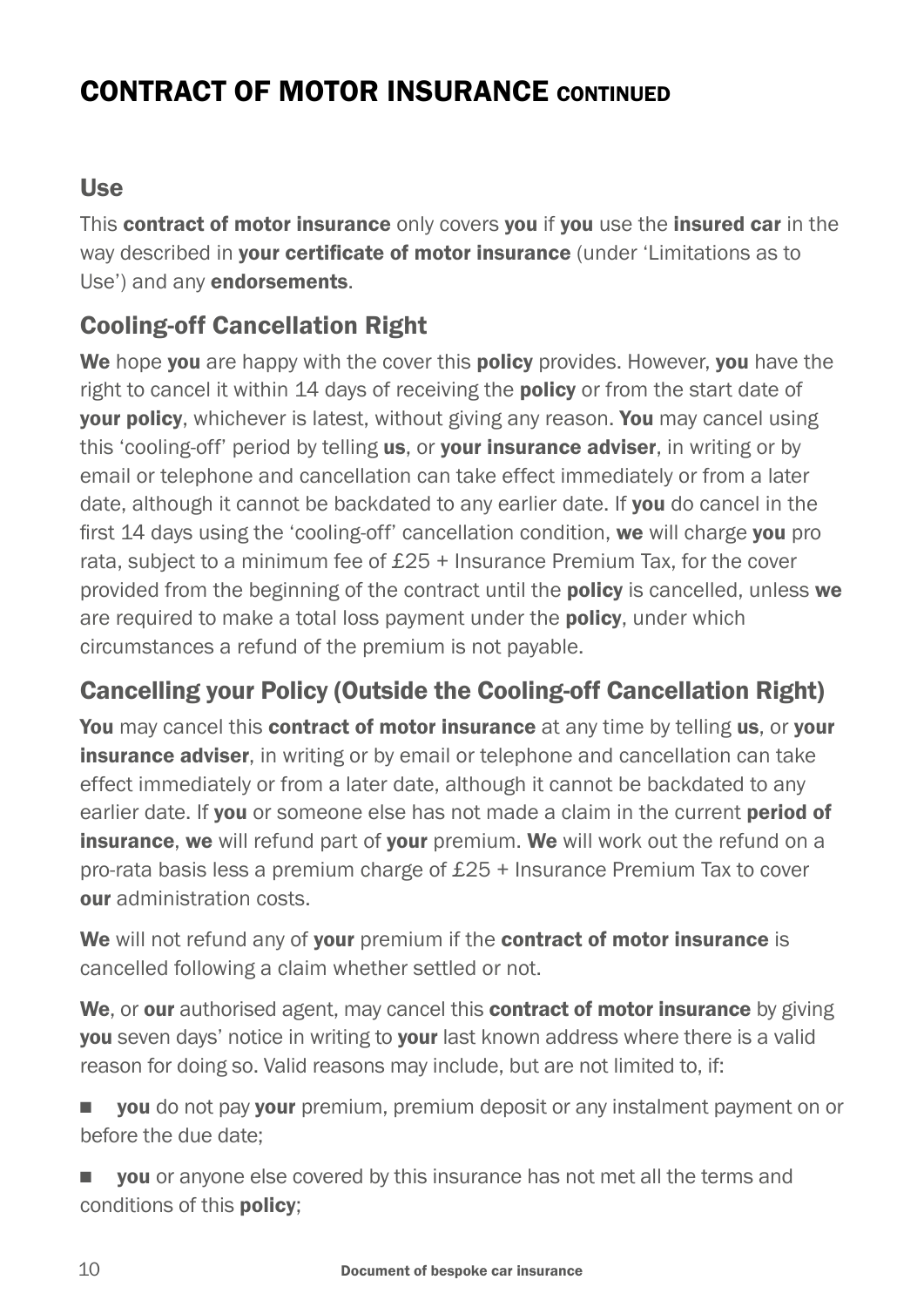- $\Box$  a change in **your** circumstances means we can no longer provide cover;
- vou do not provide us or your insurance adviser with any requested documents;
- **n** we identify misrepresentation or any attempt to gain an advantage under this insurance to which **you** are not entitled:
- **n we identify your involvement in or association with insurance fraud and/or** financial crime.

The insurance will end immediately the seven days' notice runs out. If you have just taken out the **policy** or renewed it with us and the premium is unpaid, we will cancel **your** insurance from the start/renewal date.

We will refund the balance of your premium that applies to the remaining period of insurance unless fraud has been identified.

If a refund is paid, a premium charge of £25 + Insurance Premium Tax to cover our administration costs will be deducted from the refund.

If you or someone else has made a claim, we will cancel your cover but may not refund any premium. If you are paying by instalments, you must still pay the balance of the full annual premium.

If you produce a cancelled certificate of motor insurance to any person with the intention of deceiving that person into accepting it as genuine, you may be prosecuted.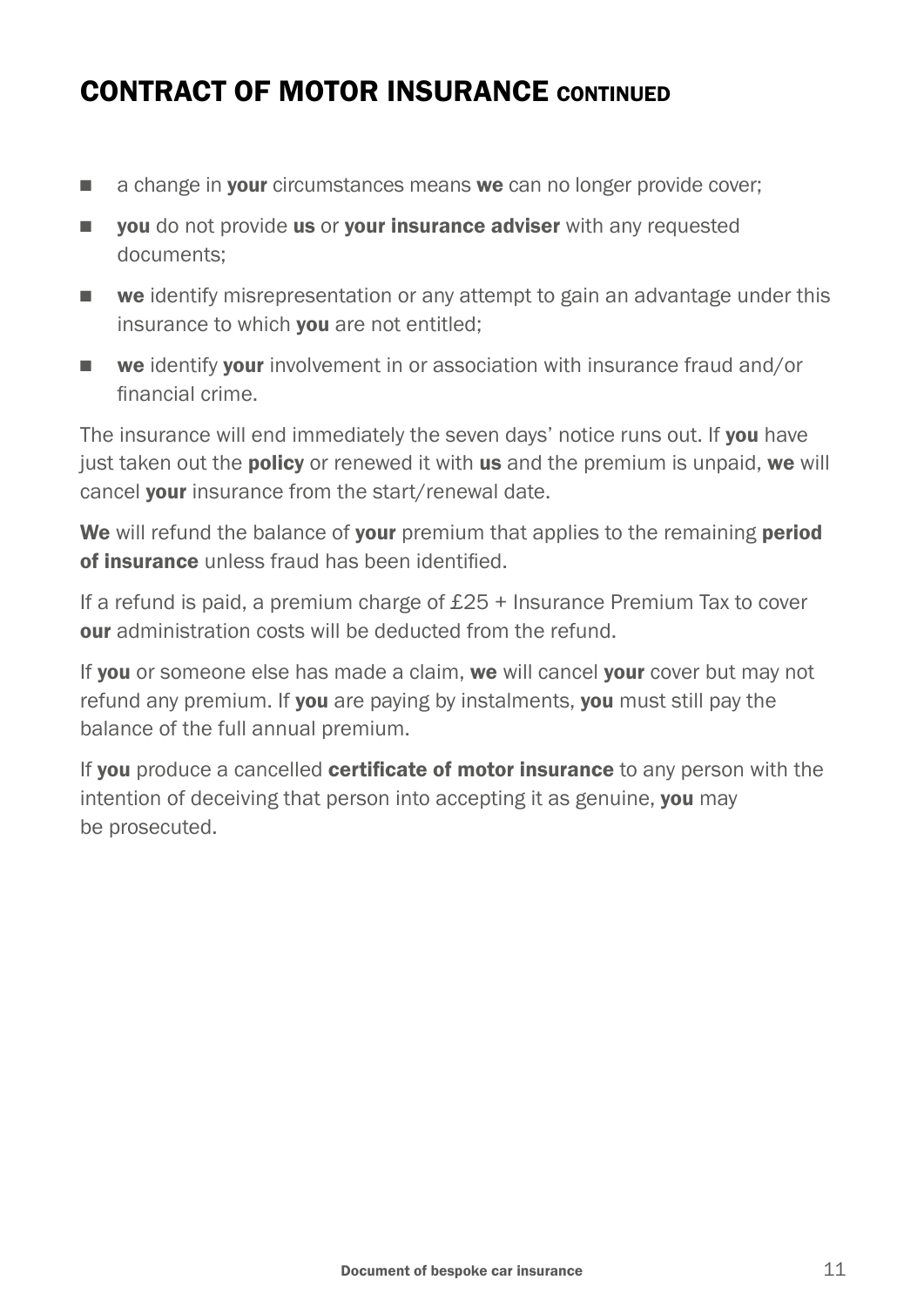### Changes to your details

You must tell vour insurance adviser as soon as possible if any of the details on your proposal form or statement of fact change including:

- **n** Changes made to **your** car which improve its value, appearance, performance or handling.
- **n** Changing your car.
- $\blacksquare$  Changes in the way **your** car is used.
- $\blacksquare$  Change of address or where your car is kept.
- $\blacksquare$  Change of occupation, including part time work.
- $\blacksquare$  Change in the main user of the car.
- Details of any motoring convictions, fixed penalty offences or licence endorsements for any person who may drive the car.
- Details of any criminal convictions for any person who may drive the car.
- Details of any accidents, thefts, loss or damage, regardless of blame or whether a claim was made or not, for any person who may drive the car.

This is not a full list and you should contact your insurance adviser for advice if you are not sure whether a change will affect your cover.

When you advise us of any permanent or temporary changes to your policy during the **period of insurance** which we agree to, or if you request duplicate documents, a premium adjustment charge of £10 + Insurance Premium Tax will be made in addition to any other change in premium to cover our administration costs. This charge is in addition to any administration fees charged by your insurance adviser.

If your change of circumstances means that we can no longer provide cover, we or **our** authorised agent will give **you** notice of cancellation, see Cancelling your Policy (Outside the Cooling-off Cancellation Right).

If you do not tell your insurance adviser of a change we will be entitled to do one or both of the following:

- $\blacksquare$  reject or reduce payment of **your** claim.
- cancel the **policy** and/or treat it as though it never existed.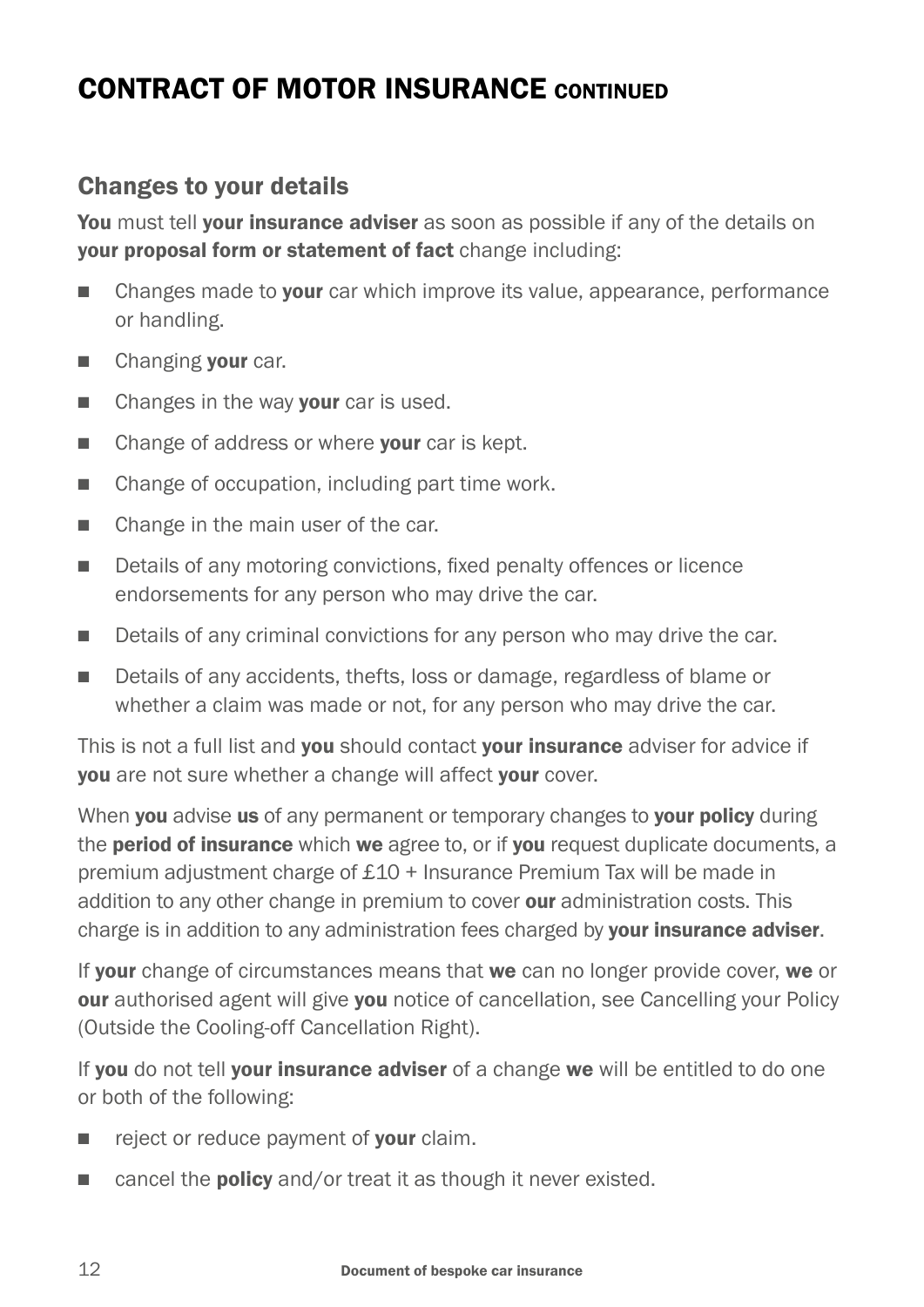### Additional Information – The following does not form part of the Contract of Motor Insurance Car Crime – Learn How to Beat the Criminals

Most crime prevention methods are common sense:

- Never leave valuables on show
- $\blacksquare$  Use good quality locks and security devices.\*
- **Notable Always ensure your steering lock is on when you leave your car and use a** steering wheel lock.\*
- $\blacksquare$  Fit locking wheel nuts to your wheels.
- Don't make life easier for thieves, always remove the keys from your vehicle and lock it when **you** leave it, even temporarily. Not to do so may invalidate **your** cover so lock it or lose it!
- $\blacksquare$  Remove any entertainment equipment if you can.
- **Nimi** Always park **your** vehicle in a secure location, in **your** own garage or a secure public garage if possible.
- **Now** Always lock **your** vehicle and activate any alarm  $\&\sqrt{$ or immobiliser when **you** leave it.

You can obtain further information from your local Crime Prevention Officer at your local Police station, or visit: http://www.secureyourmotor.gov.uk/

<sup>\*</sup> We recommend you install security devices such as steering wheel locks, alarms and immobilisers that are accredited by Thatcham Motor Insurance Repair and Research Centre. For further information visit: http://www.thatcham.org/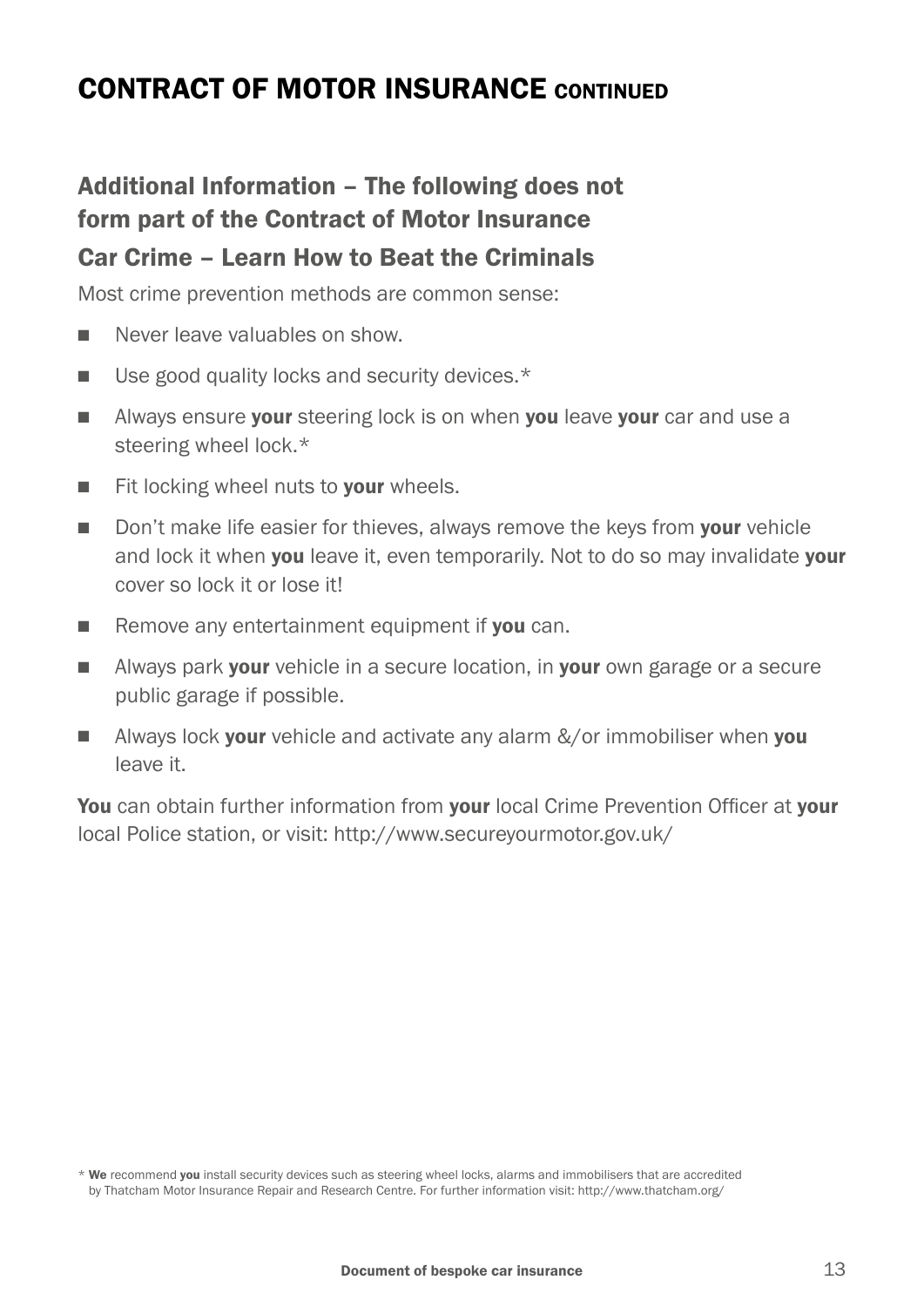# Part A SECTION 1 LIABILITY TO OTHERS: THIRD PARTY COVER

#### What is covered

We will insure you against everything you legally have to pay to people who claim for damages, costs and expenses if they arise from a claim caused by an accident while you are driving, or in charge of the insured car, if you kill or injure other people. We will also cover you for your legal liability for damage to their property (including any related indirect loss) up to £20,000,000 and for costs and expenses incurred up to £5,000,000. We will also insure you while the **insured car** is towing a caravan, trailer or broken-down car, so long as the towing is allowed by law and the caravan, trailer or broken-down car is attached properly to the **insured car** by towing equipment made for this purpose.

#### What is not covered

- **n** Loss or damage to the **insured car**, caravan, trailer or broken-down car.
- Any amount above £20,000,000 for damage to other people's property (including any related indirect loss) and any amount above £5,000,000 for costs and expenses incurred.
- **n** Property belonging to (or in the care of) **you** or **your** passengers or in any caravan, trailer or broken-down car.
- Death or injury to the person driving or in charge of the **insured car** or to any person being carried in or on, or getting into or out of, a caravan or trailer.
- **Example 20** Legal liability when you are towing any caravan, trailer or broken-down vehicle for profit.
- **n** If your current certificate of motor insurance states that business use is allowed, liability for death or injury to any employee of the person insured, arising during the course of their employment, except where needed by law.
- n Any liability, injury, loss or damage resulting from anything sold, transported or supplied by you or on your behalf.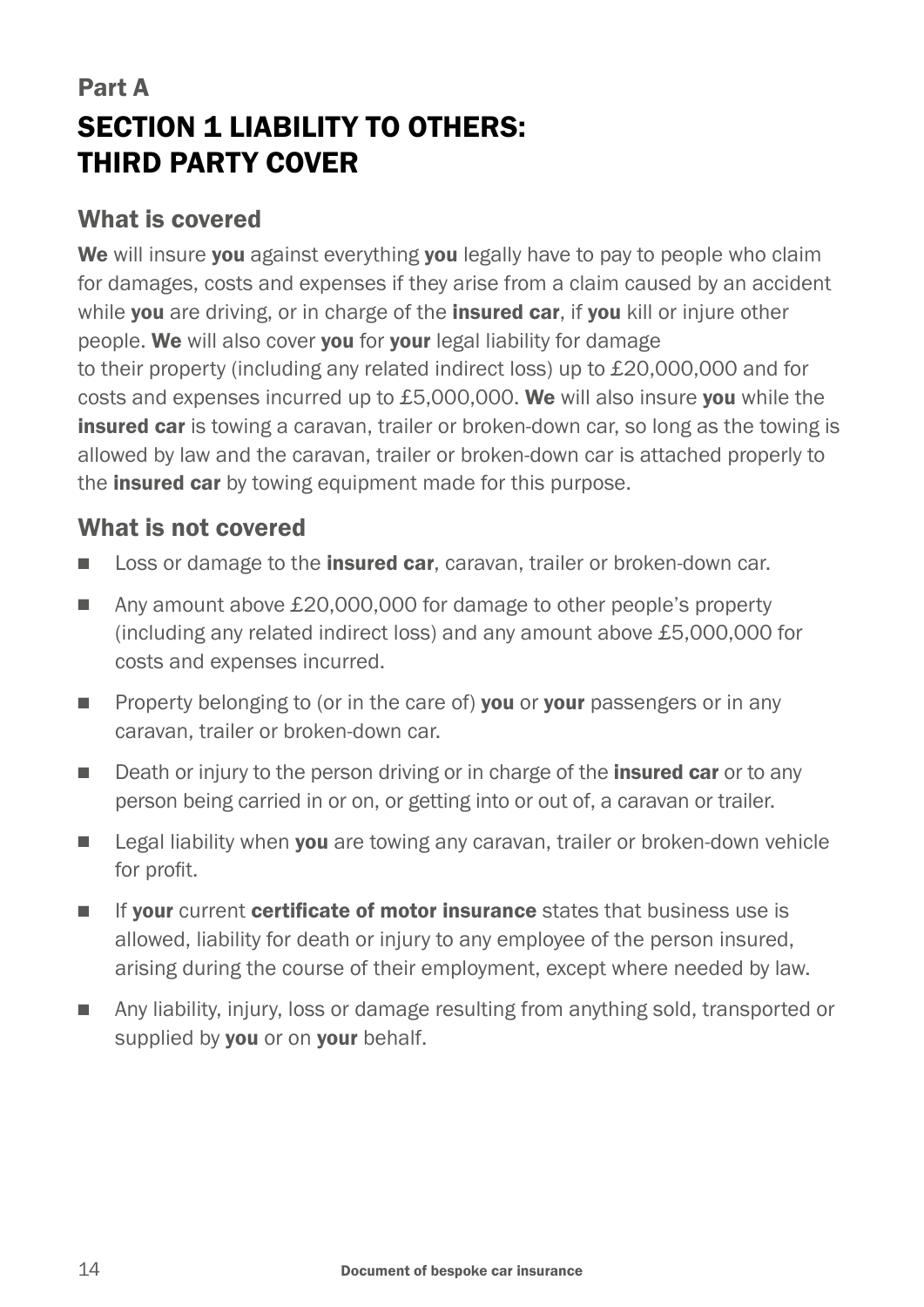### Part A SECTION 1 LIABILITY TO OTHERS: THIRD PARTY COVER CONTINUED

#### Driving other cars – What is covered

If your certificate of motor insurance says so, we will insure you to drive any private motor car that you do not own, is not registered to you and you have not hired under a hire-purchase or leasing agreement.

#### Driving other cars – What is not covered

- **Example 2** Legal liability unless your certificate of motor insurance states that you are covered to drive other **private motor cars**.
- Any loss or damage to the **private motor car you** are driving.
- **n** Driving without the owner's permission.
- $\blacksquare$  Use of a private motor car outside the geographical limits.
- **Example 2** Legal liability which is covered by any other insurance you have to drive the other private motor car or when you no longer have possession of the insured car or it has been damaged so much that it is not worth repairing or has been stolen and you have not got it back.
- **n** Loss or damage to any property belonging to (or in the care of) any driver or passenger who is making a claim under this Section.
- Death or injury to the person driving or in charge of the other **private** motor car.
- **n** Use of a car derived van, van, motorcycle or any other motor vehicle that is not a private motor car.
- **IDED** Use to secure the release of any **private motor car** which has been seized or confiscated by or on behalf of any government or public authority.
- **Notable 1** Use of a **private motor car** unless there is a current and valid policy of insurance in force for the vehicle being driven under this Section.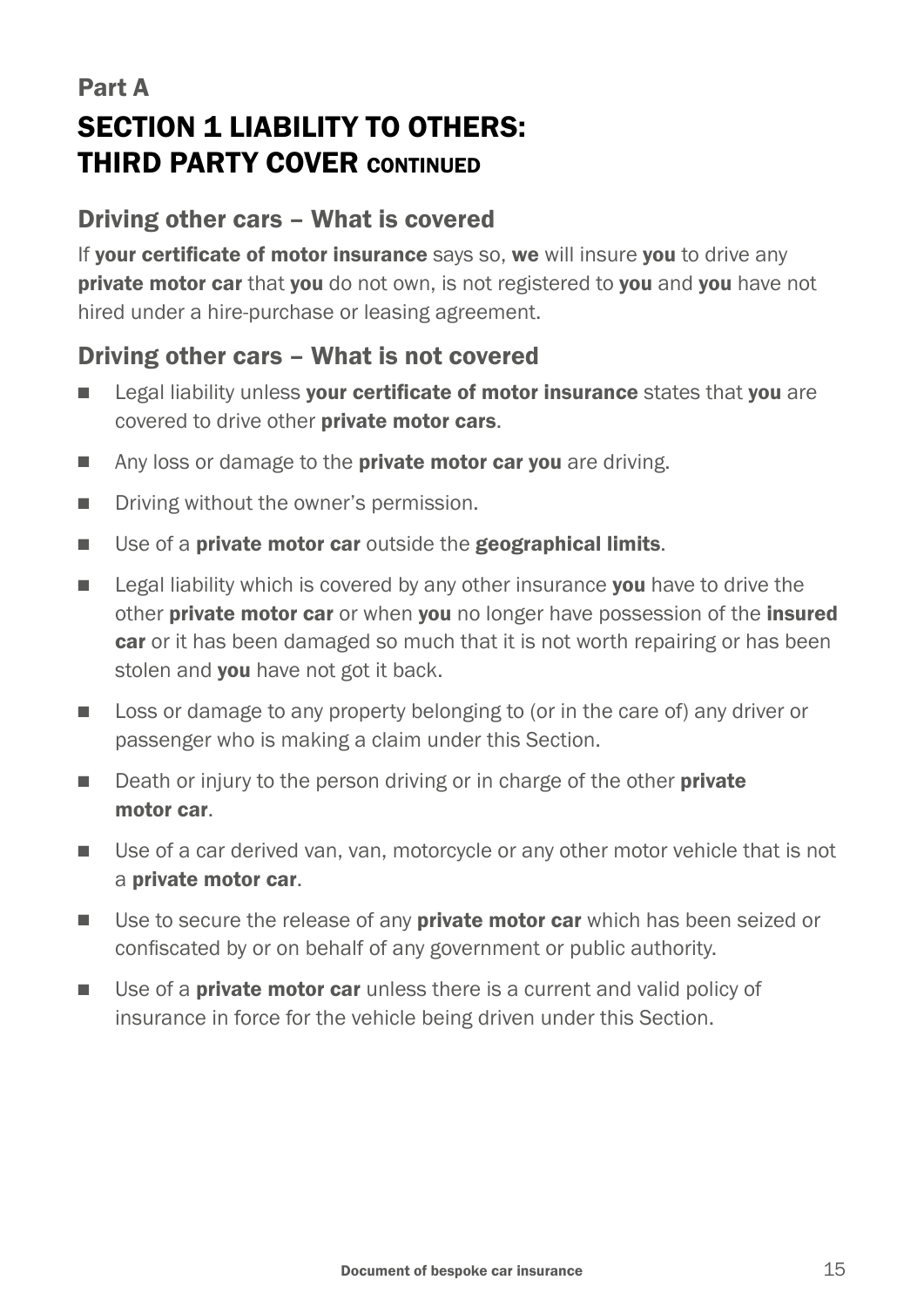# Part A SECTION 1 LIABILITY TO OTHERS: THIRD PARTY COVER CONTINUED

#### Insuring others – What is covered

We will also insure the following people under this Section.

- n Any person you allow to use the insured car as long as your current certificate of motor insurance says they can and they are not excluded from driving by an endorsement shown in the schedule.
- **n** Any person (other than the person driving) being carried in, or getting in or out of the **insured car** or any person who causes an accident while they are travelling in, or getting in or out of, the *insured car.*
- **Nour** employer or business partner (but only if your current certificate of motor **insurance** states that business use is allowed).
- **n** If anyone covered by this **contract of motor insurance** dies, we will cover their legal representative to deal with any claims made against that person's estate.

#### Insuring others – What is not covered

- **Example 2** Legal liability if your current certificate of motor insurance does not cover the person using the **insured car** or if the person using the **insured car** is excluded from driving or using the **insured car** as a result of the **general exclusions**. general conditions and endorsements.
- Eumer Legal liability if the insured car is being used for business and your current certificate of motor insurance does not state that business use is allowed.
- **n** Any liability, injury, loss or damage resulting from anything sold, transported or supplied by you or on your behalf.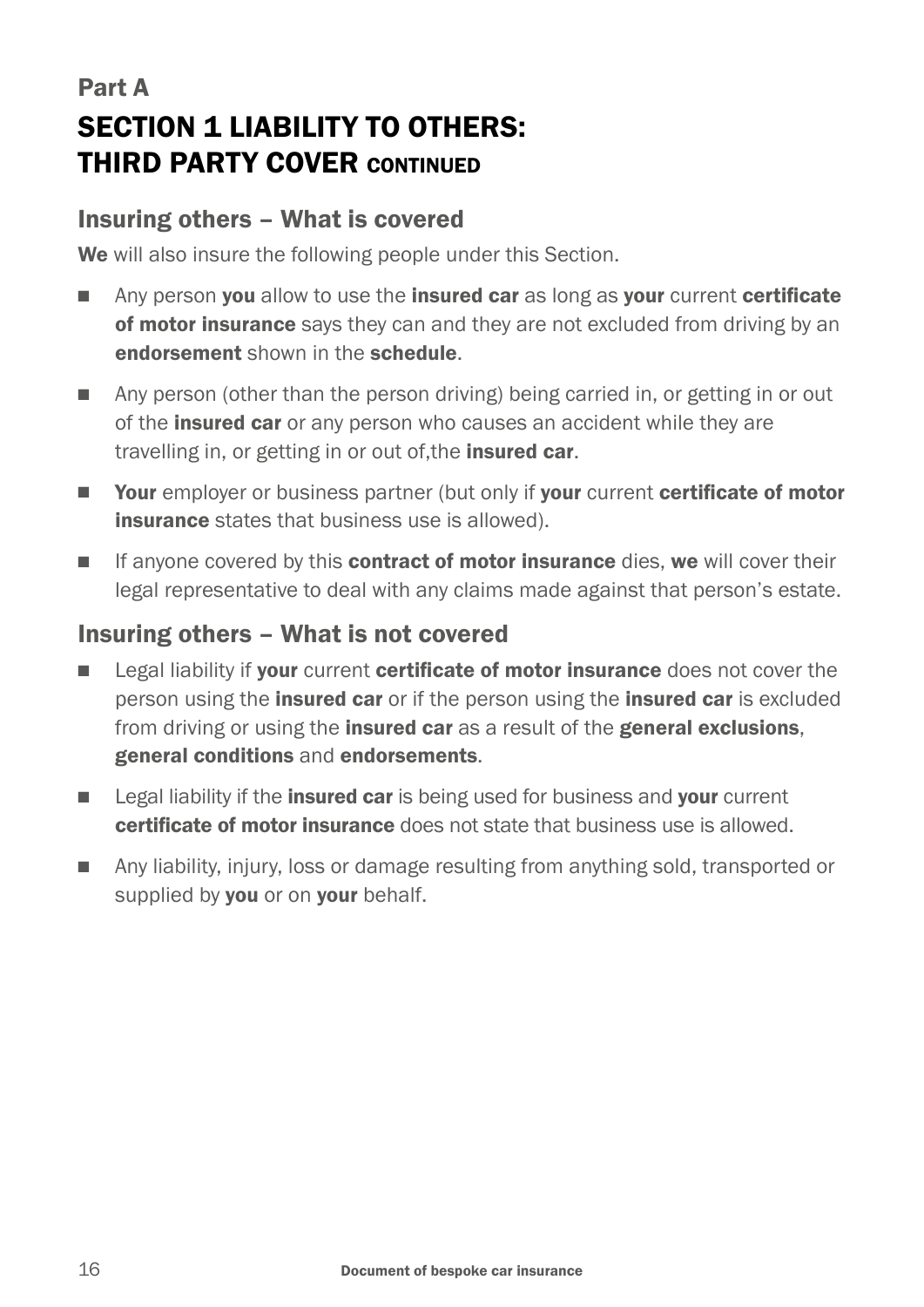## Part A SECTION 1 LIABILITY TO OTHERS: THIRD PARTY COVER CONTINUED

#### Costs of Legal Representation – What is covered

Following a claim under this **contract of motor insurance, we** will pay the reasonable legal costs and expenses relating to.

- solicitors' fees for representing anyone we insure at a coroner's inquest, fatal accident inquiry or court summary of jurisdiction; and
- $\blacksquare$  the defence of anyone we insure against any legal proceedings for manslaughter or causing death by dangerous or reckless driving.

In assessing whether legal costs and expenses are reasonable the following will be considered:

- $\blacksquare$  the level of experience required of the legal representative taking into account the nature of the case.
- $\blacksquare$  the level of costs charged by the legal representative.
- n whether legal representation for a defence of prosecution is likely to affect the outcome.

We may, at any time, stop paying the legal costs and expenses.

#### Costs of Legal Representation – What is not covered

- $\Box$  Any costs which have not first been agreed in writing by us or arising from a claim caused by an accident which is not covered under this **contract of motor** insurance.
- **n** Any costs where we have chosen to stop payments or arising from a claim which is not covered as a result of the **general exclusions, general conditions** and endorsements.

### Emergency Medical Treatment – What is covered

We will pay for the Emergency Treatment Fees, as required by the Road Traffic Acts, after an accident involving the *insured car.* We must, by law, provide this cover.

If this is the only payment we make, your No Claims Discount will not be affected.

### Emergency Medical Treatment – What is not covered

 $\blacksquare$  Any amount that is more than the compulsory fee.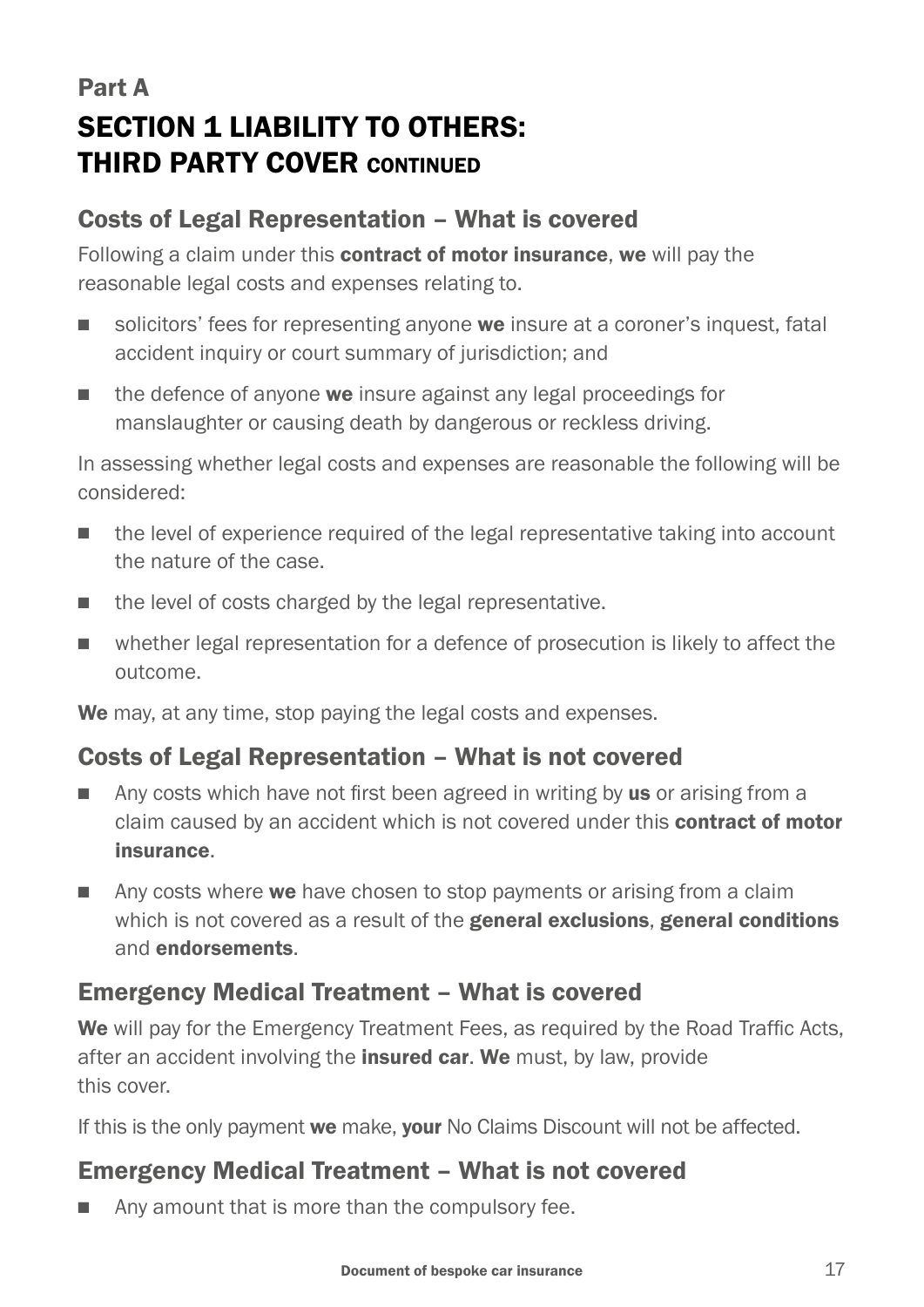# Part A SECTION 2 FIRE AND THEFT

#### What is covered

We will cover you for loss or damage to the **insured car** that is caused by fire, lightning, explosion, theft or attempted theft. This includes **standard accessories** on it or kept in your private garage. We will also pay for loss or damage to the insured car's fitted entertainment equipment up to the limit stated on the schedule.

We will also insure the following people under this Section.

- n Any person employed by a motor garage or similar business, which you do not own, which has the *insured car* for the purpose of maintenance, repair, testing or servicing.
- $\Box$  Any person employed by a hotel, restaurant or similar business, which you do not own, where the **insured car** is being parked for you.

#### What is not covered

- $\Box$  Any car which is not the **insured car** and any loss or damage if **you** do not have cover under this section.
- Wear and tear, mechanical, electrical, electronic and computer failure, breakdowns or breakages.
- Compensation for you not being able to use the insured car, any delay where we have to get new parts or accessories or they are unavailable, or the value of the **insured car** reducing for any reason.
- Any other indirect loss, such as travel expenses or loss of earnings.
- **n** Loss or damage caused by failure to protect the **insured car**, (see 'Care of the Car' under the **general conditions**), or if it has been left unlocked and/or with the keys, lock transmitter, entry card or other ignition control device left in, on or in the immediate proximity of the vehicle.
- **n** Loss or damage from repossession of the **insured car** and returning it to its rightful owner.
- **n** Loss or damage from any agreement or proposed transaction for selling or hiring the insured car or someone taking the insured car by fraud, trickery or deception or attempting to purchase the **insured car** by fraudulent means.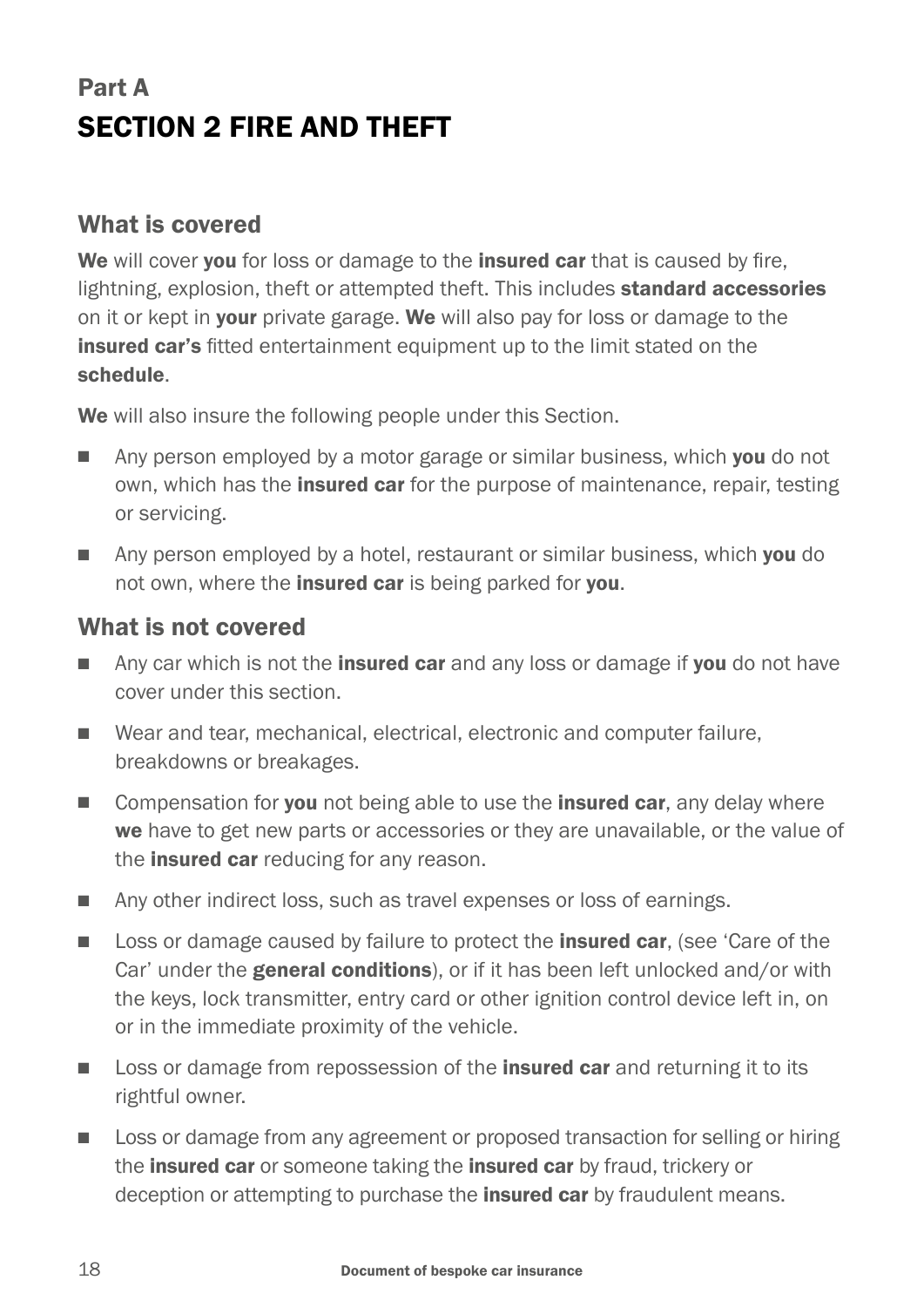# Part A SECTION 2 FIRE AND THEFT CONTINUED

- **n** Loss or damage arising from the **insured car** being taken or driven by a person who is not an insured driver but is a member of the policyholder's **family or** household, or being taken or driven by an employee or ex-employee, unless you report the person to the police for taking your vehicle without your consent.
- **n** Loss or damage caused deliberately by you or any person driving the insured car with **your** permission.
- **n** Any additional damage resulting from the **insured car** being moved by you, or any person driving the *insured car* with your permission, after an accident, fire or theft.
- Any amount above the limit stated on the schedule for fitted entertainment equipment.
- $\blacksquare$  Any storage charges unless you tell us about them and we agree in writing to pay for them.
- **Personal belongings** unless **you** have cover under Section 5.
- Keys, remote control or security devices (whether lost or stolen) unless you have cover under Section 8.
- Tapes, cassettes, compact and minidiscs, Citizens-Band radios, phones or phone equipment.
- Any loss or damage up to the amount of the excess that appears on your schedule.
- n Any satellite navigation equipment or accessories, whether permanently fitted or not, that are not standard accessories.
- **n** Any loss or damage caused by failure to maintain the **insured car** and safeguard it from such loss or damage.
- Any loss or damage from the **insured car** being confiscated, disposed of or destroyed by or under order of any government or public or local authority order.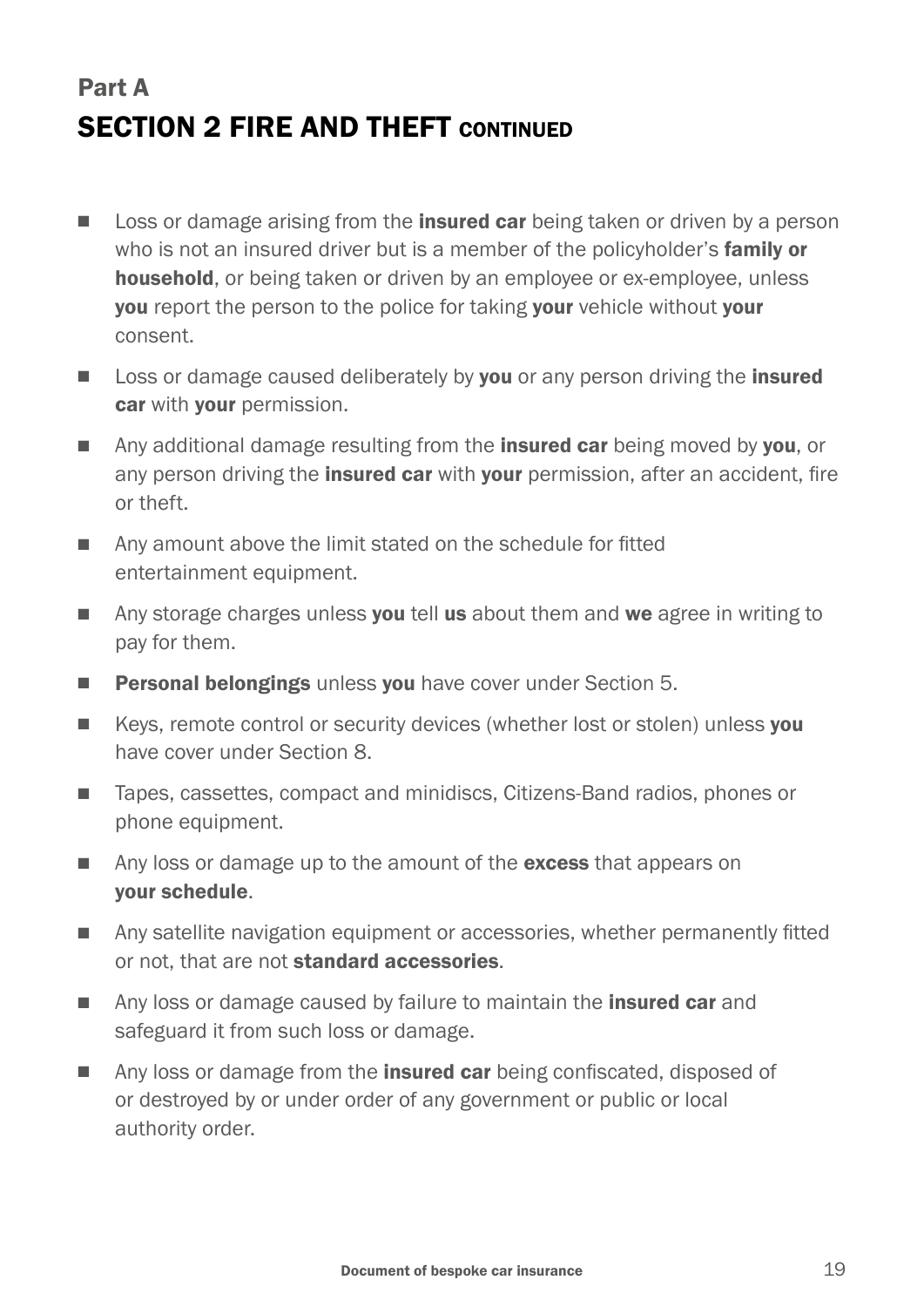# Part A SECTION 3 ACCIDENTAL DAMAGE

#### What is covered

We will cover you for loss or damage to the insured car. This includes standard accessories on it or kept in your private garage. We will also pay for loss or damage to the **insured car's** fitted entertainment equipment up to the limit stated on the schedule.

We will also insure the following people under this Section.

- **n** Any person employed by a motor garage or similar business, which **you** do not own, which has the **insured car** for the purpose of maintenance, repair, testing or servicing.
- n Any person employed by a hotel, restaurant or similar business, which you do not own, where the **insured car** is being parked for **you**.

#### What is not covered

Any loss or damage described in 'what is not covered' under the Fire and Theft section of this **policy. We** also do not cover the following:

- **n** Damage to tyres caused by wear and tear, braking, punctures, cuts or bursts.
- Damage caused by frost, unless you have taken care to stop the damage happening and have followed the manufacturer's instructions to avoid liquid freezing in **your** vehicle.
- **n** Loss or damage arising from the **insured car** being filled with the wrong fuel.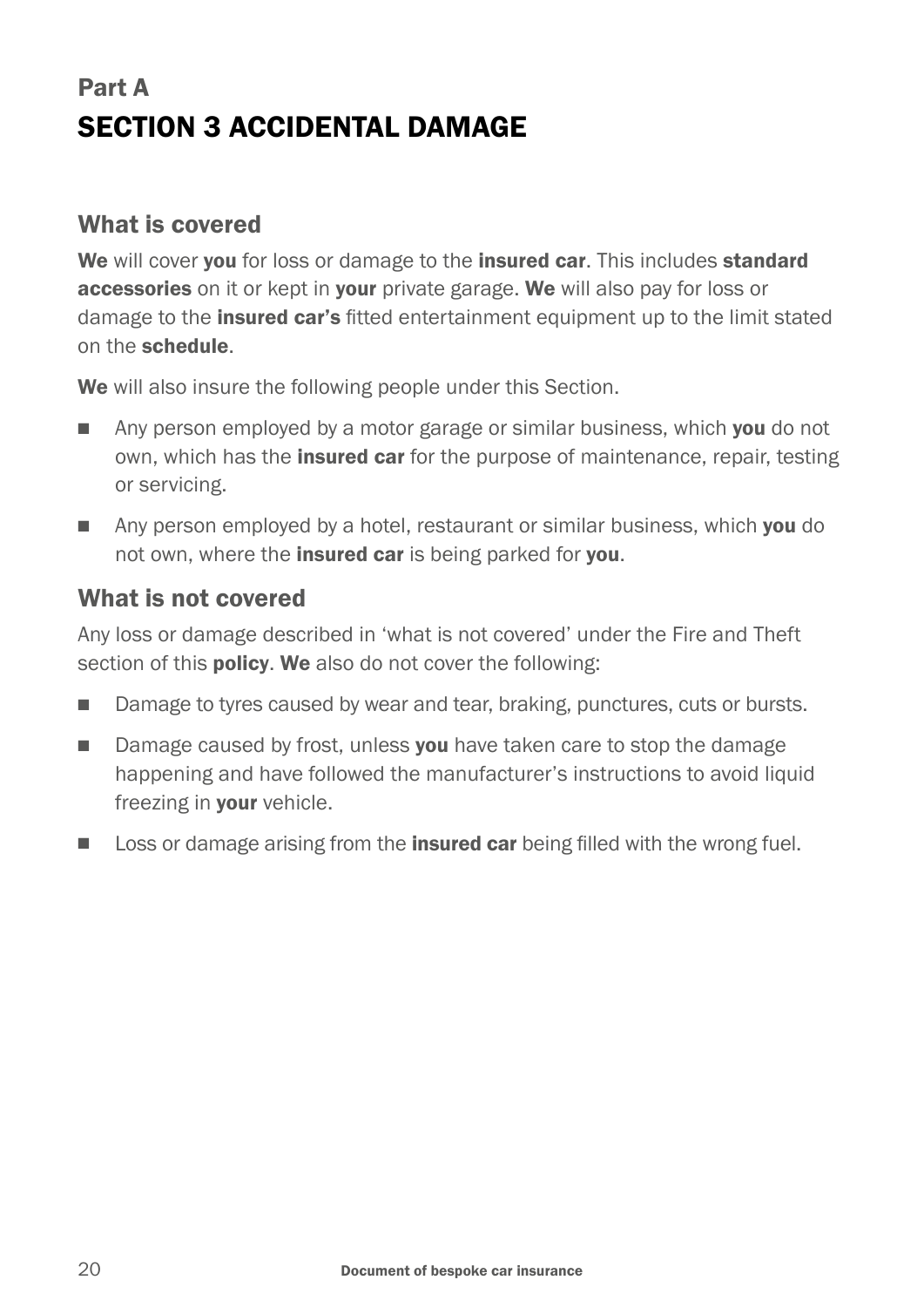# Part A SECTION 3 ACCIDENTAL DAMAGE CONTINUED

#### New car replacement

If, within one year of you buying the insured car from new and you were the first registered owner, it is:

- stolen and not recovered, or
- damaged so that repairs will cost more than 60% of the manufacturer's price list (including taxes and the cost of accessories) at the time of the loss or damage;

We will replace the *insured car* with a new one of the same make, model and specification.

If a replacement car of the same make, model and specification is not available we will, where possible, provide a similar car of identical list price.

#### New car replacement does not apply if:

- You, or anyone we know who has an interest in the insured car, does not agree.
- The **insured car** is more than one year old at the time of the loss or damage.
- You were not the first registered owner of the insured car.
- **Nou** did not buy the vehicle from new.
- The repairs cost less than 60% of the manufacturer's price list (including taxes and the cost of accessories).
- **Nou** wish to have the claim settled on a cash basis when the most we will pay is the market value of the insured car and its standard accessories at the time of the loss or damage.

We are not liable for the consequences of any delay in getting the replacement car.

#### Uninsured driver promise

If you are hit by an uninsured driver we will reinstate your no claim discount and reimburse any **excess** once we have established that the driver of the other vehicle was uninsured and the accident was not your fault. We will need you to provide the registration number, make, model and colour of the other car involved and also the driver's name and address if possible.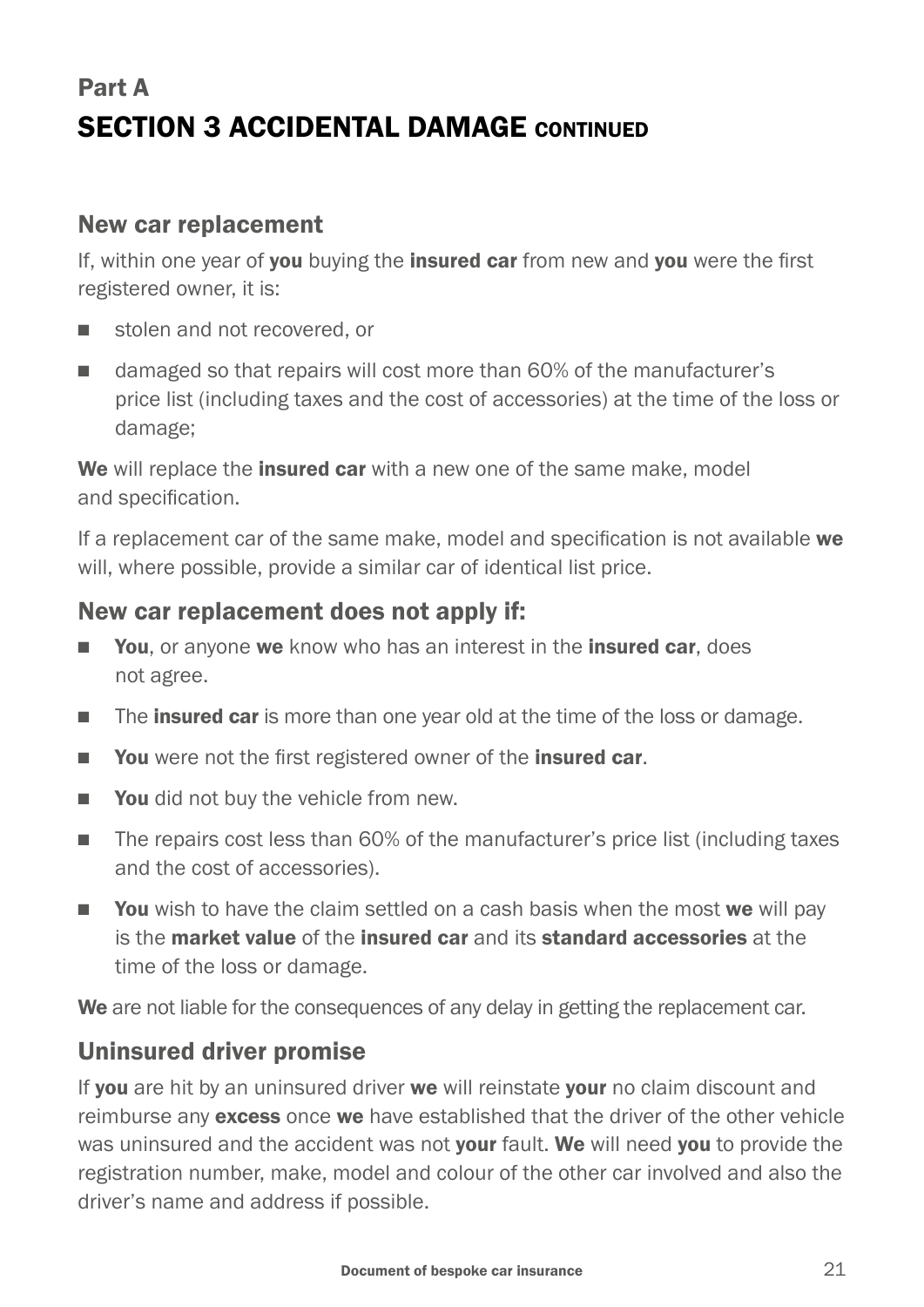# Part A SECTION 4 WINDSCREEN AND WINDOWS

#### What is covered

We will pay for damage to the insured car's windscreen or windows. If this is the only damage you are claiming for, your No Claims Discount will not be affected.

The **schedule** shows the maximum amount we will pay:

- In any one **period of insurance** if the windscreen or window is replaced or repaired by our glass provider(Telephone 0800 169 9499) or
- In any one **period of insurance** if any other supplier carries out the repair or replacement.

#### What is not covered

- Any loss or damage if **you** do not have cover under this Section.
- Damaged sunroofs, roof panels including damage to any part of a convertible hood, lights or reflectors, even if they are made of glass.
- <sup>n</sup> Extra costs for the work to be undertaken outside normal hours, unless the windscreen is shattered, or the driver's vision or the security of the **insured** car, is affected.
- The excess, unless you have your windscreen or window repaired rather than replaced. (The excess must be paid direct to the repair or replacement company if your windscreen or other windows are replaced, rather than repaired.)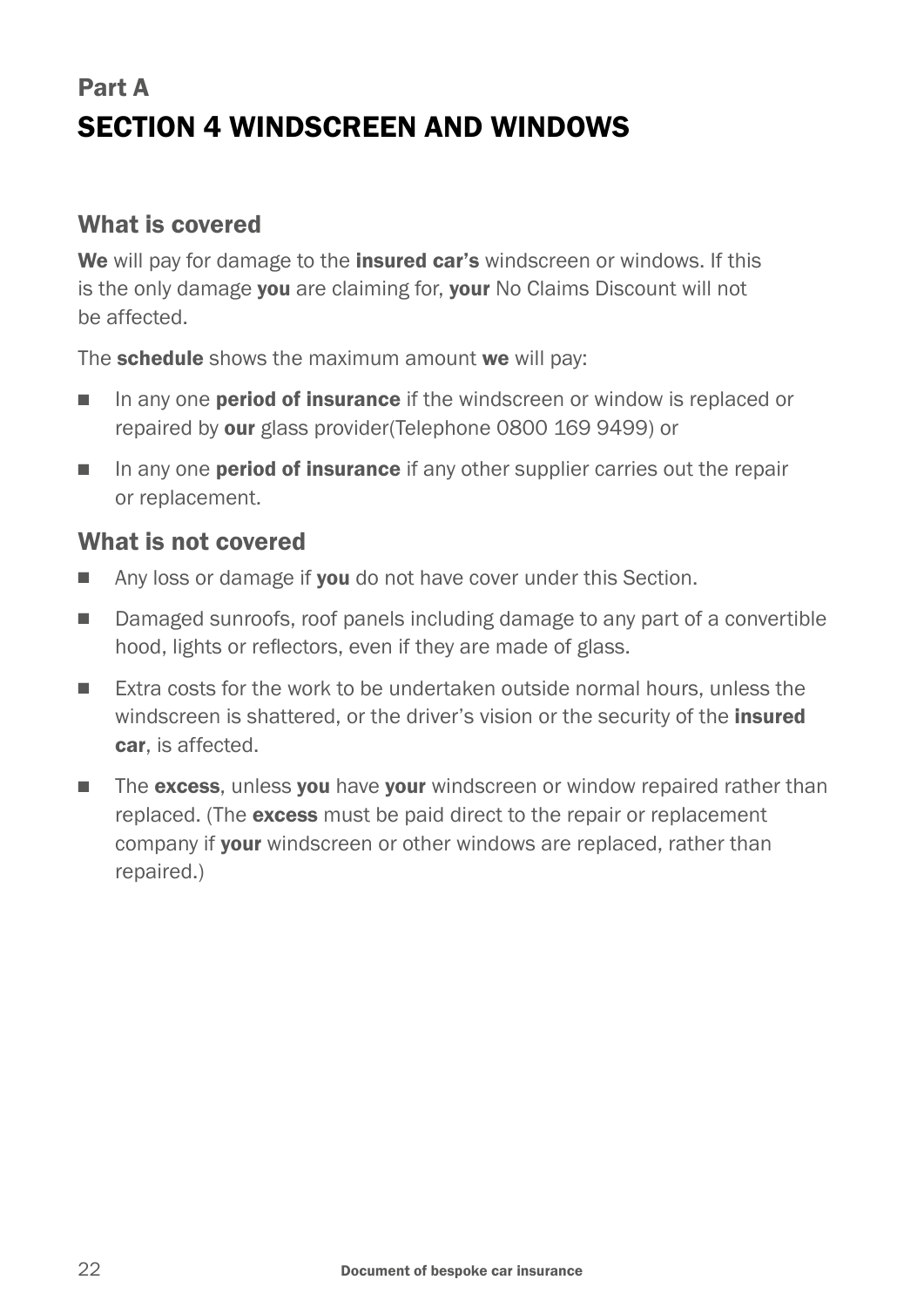# Part A SECTION 5 PERSONAL ACCIDENT, PERSONAL BELONGINGS AND MEDICAL EXPENSES

#### Personal Accident – What is covered

If vou, vour husband, vour wife or vour civil partner (as defined in the Civil Partnership Act 2004) are involved in a car accident, we will pay the amounts shown below if, within three months of the accident, it directly causes one of the following:

| a.                                                                                                                                                                                                                                   | Death                                      | £5,000 |
|--------------------------------------------------------------------------------------------------------------------------------------------------------------------------------------------------------------------------------------|--------------------------------------------|--------|
| <b>The Contract of the Contract of the Contract of the Contract of the Contract of the Contract of the Contract of the Contract of the Contract of the Contract of the Contract of the Contract of the Contract of the Contract </b> | Total loss of one or<br>more limbs         | £5,000 |
| <b>In</b>                                                                                                                                                                                                                            | Permanent blindness<br>in one or both eyes | £5,000 |

The most we will pay is the limit for any one cause of death or injury during any one **period of insurance. We** will only make a payment if the injury or death is directly connected with an accident involving the **insured car**, and not if it happens while **you, your** husband, **your** wife or **your** civil partner were travelling in or getting into or out of any other private motor car that **you** do not own and is not hired or leased to you.

#### Personal Accident – What is not covered

- Any loss if you do not have cover under this Section.
- Anyone who is under 21 or  $75$  or older at the time of the accident.
- Death or bodily injury caused by suicide or attempted suicide, self-injury or by drugs, alcohol or anything taken or inhaled.
- **n** Death or bodily injury caused by disease, physical sickness or disability.
- **n** Anyone failing to keep to the law regarding the use of seat belts.

#### Personal Belongings – What is covered

We will pay up to £250 for **personal belongings** in your car, if they are lost or damaged because of an accident, fire, theft or attempted theft. If someone else owns the property, you can ask us to settle the claim with the owner of the property. We may need proof of purchase.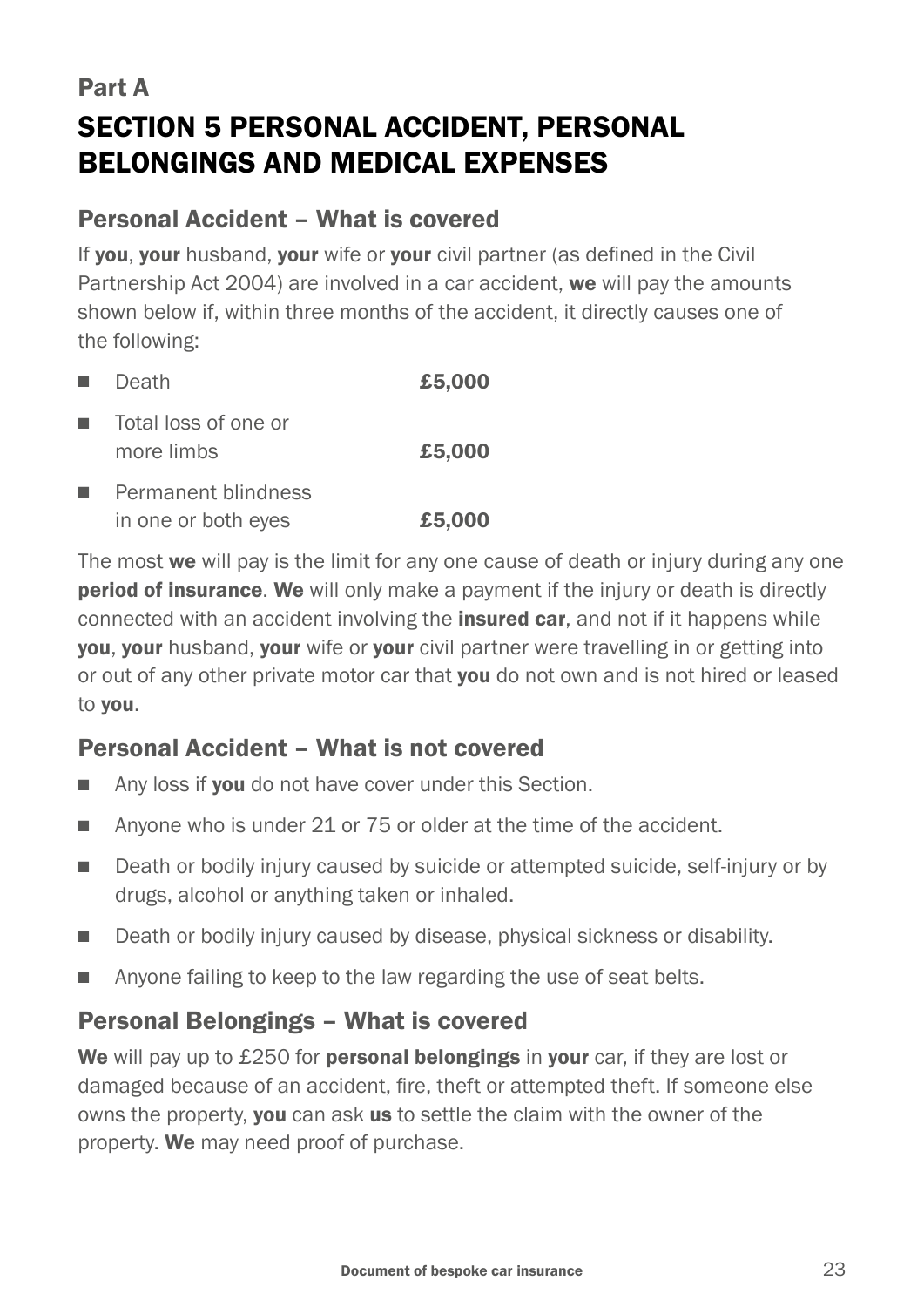# Part A SECTION 5 PERSONAL ACCIDENT, PERSONAL BELONGINGS AND MEDICAL EXPENSES CONTINUED

### Child seat cover

If you have a child seat fitted in your car and your car is involved in an accident, provided you are making a claim under Section 3 of this policy, we will pay for the cost of a replacement of a similar model and standard even if there is no apparent damage, subject to the provision of the purchase receipt for the original item.

### Personal Belongings – What is not covered

- Any loss or damage if you do not have cover under this Section.
- $\blacksquare$  Personal belongings covered by any other insurance.
- Money, stamps, tickets, documents, securities, jewellery or furs.
- Goods or samples connected with your work or any other trade, or any container for these things.
- n Radios, cassette, compact or mini disc players, MP3 players, tapes or discs, televisions, phones or phone equipment, computers or computer equipment and accessories, computer game consoles or games and accessories, Citizen-Band radios and accessories.
- Keys, remote control or security devices.
- **Property taken from an unlocked vehicle or which you have not taken care to** protect from loss or damage.

### Medical Expenses – What is covered

If you or your passengers are injured because of an accident involving the insured car, we will pay up to £150, in addition to the compulsory Emergency Medical Treatment fee (see Section 1), for each person for any medical treatment they receive.

#### Medical Expenses – What is not covered

Any medical expenses if you do not have cover under this Section.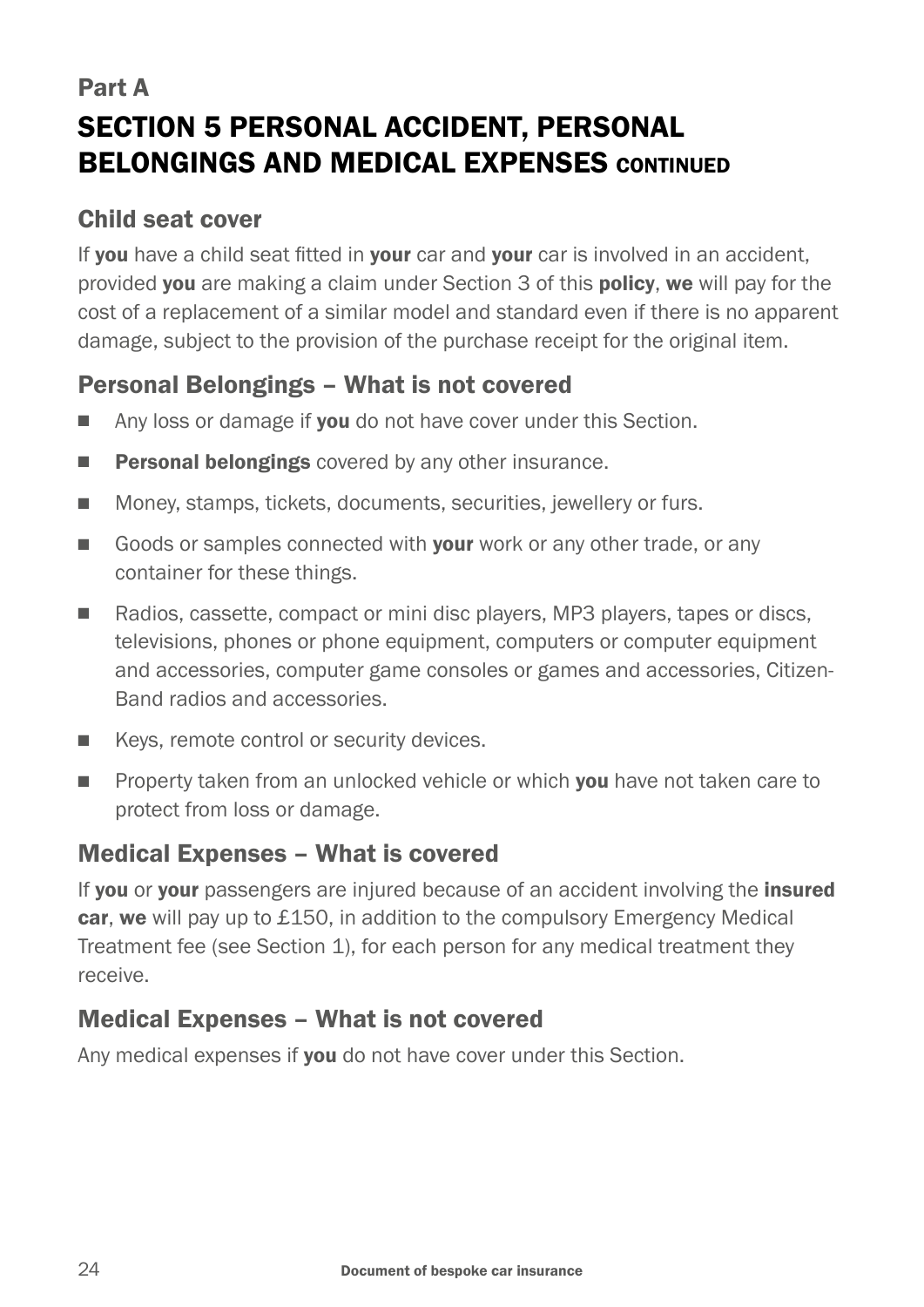# Part A SECTION 6 DRIVING ABROAD

#### Minimum Insurance – What is covered

We provide the minimum cover that applies to the country concerned to allow you to use the **insured car** covered by this insurance in:

■ Any country which is a member of the European Union, Andorra, Iceland, Norway, Serbia and Switzerland.

The minimum cover automatically provided by this **contract of motor insurance** may vary from country to country.

#### Minimum Insurance – What is not covered

- Damage to the insured car
- Customs and Excise duty

#### Cover in addition to Minimum Insurance – What is covered

We will extend your cover to apply to:

- **n** Any country which is a member of the European Union, Andorra, Iceland, Norway and Switzerland.
- $\blacksquare$  the **insured car** whilst it is being transported by rail, sea or air between countries which you have cover for. If you are travelling by sea, it must be by a recognised sea route and the journey should not take longer than 65 hours.

For up to a quarter of the **period of insurance** as long as:

- **n** The insured car is taxed and registered within the geographical limits, and
- **n** Your main permanent home is within the **geographical limits** and your visit abroad is only temporary.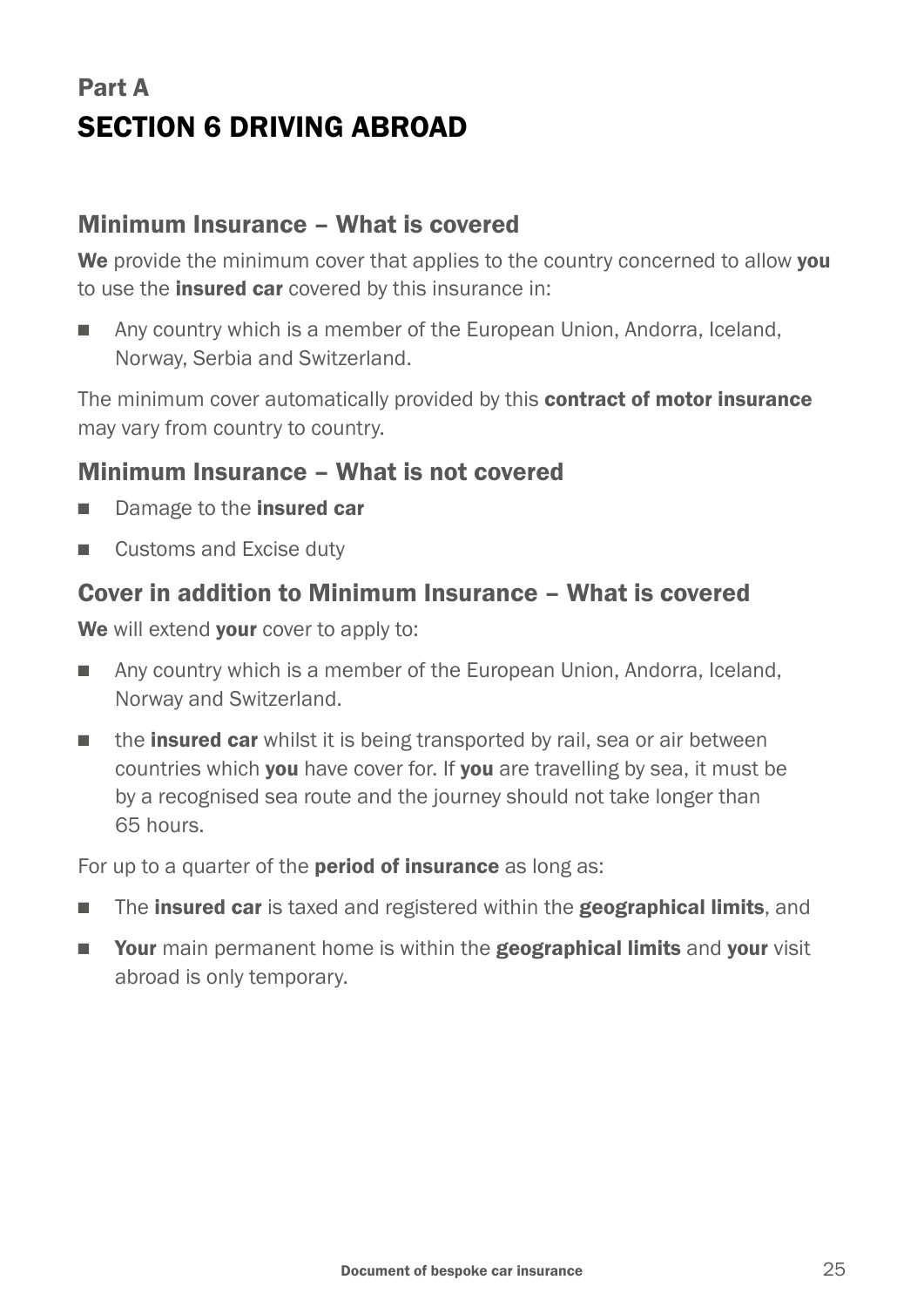# Part A SECTION 6 DRIVING ABROAD CONTINUED

#### Cover in addition to Minimum Insurance – What is not covered

- Driving other cars (see Section 1) even if stated on the certificate of motor insurance.
- Customs and Excise duty.
- Use for more than a quarter of the **period of insurance**.
- **n** Loss or damage in any country which is not a member of the European Union, Andorra, Iceland, Norway or Switzerland.
- Personal Accident, Belongings or Medical Expenses (see Section 5) unless shown on the **schedule** as applying when the **insured car** is being used within the geographical limits.
- $\blacksquare$  The **insured car**, unless it is being used for purposes described in the certificate of motor insurance.
- Any additional accommodation or travel costs or expenses incurred.

#### Additional information when travelling abroad

The following does not form part of **your contract of motor insurance**.

- $\Box$  Do take out adequate travel, breakdown and recovery insurance to cover all eventualities, even on a short trip.
- Do not sign an Agreed Statement of Facts form unless vou fully understand and agree with its contents. In some countries they are binding agreements of the circumstances of an incident.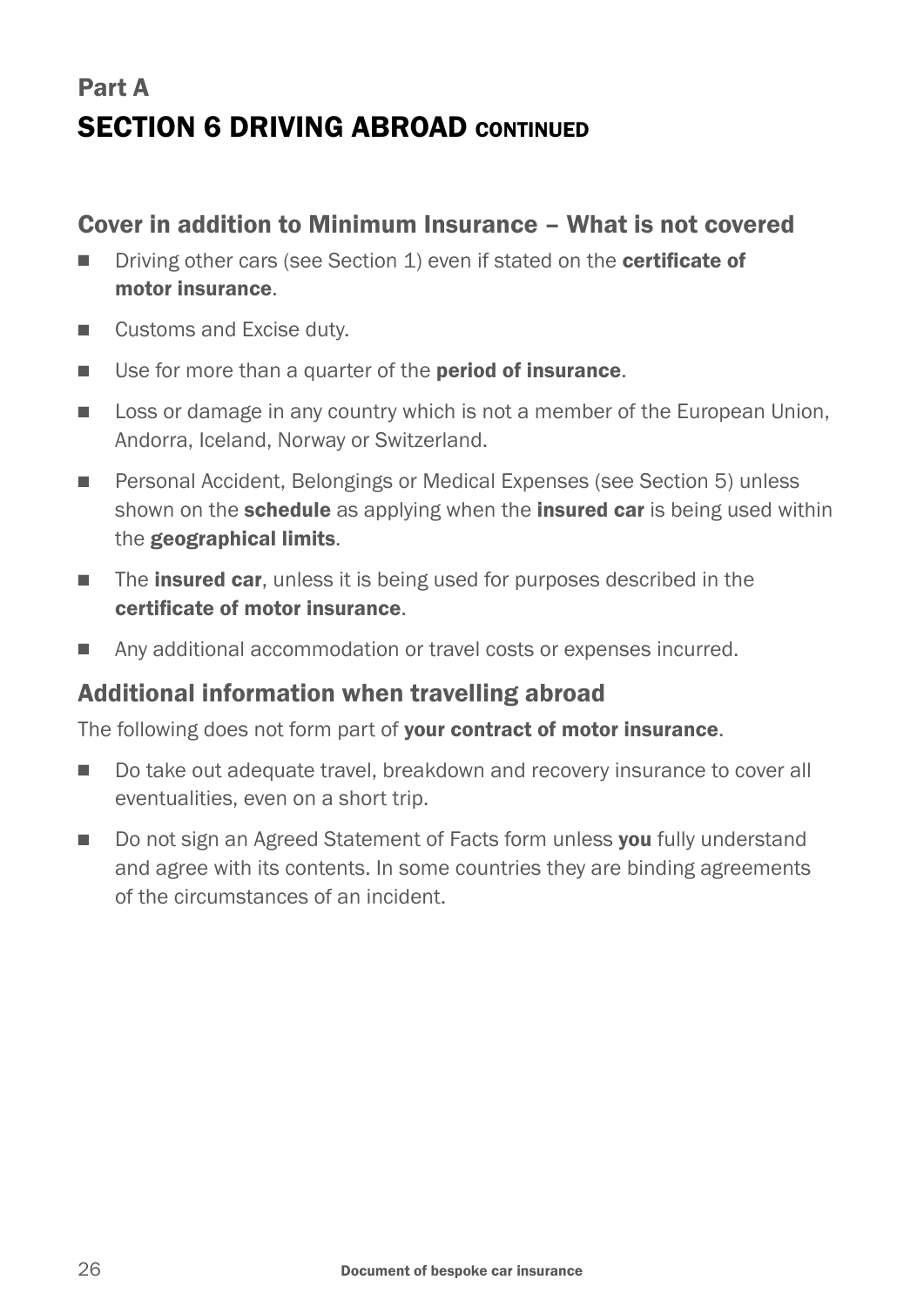# Part A SECTION 7 NO CLAIMS DISCOUNT

If this is a yearly contract, and you do not claim under this insurance and you have not been involved in an accident which has or may result in a claim against you, we will give a discount from **your** renewal premium.

If the insurance covers more than one car, the No Claims Discount will apply separately for each car.

You cannot transfer your No Claims Discount to anyone else.

We will reduce or remove vour No Claims Discount, in accordance with the scale below, if we make any payment whatsoever, even if the accident is not your fault, unless we get the money back from someone else. We may withhold the No Claims Discount in full or part if there are any claims that have not been settled. If we recover all our money, or we have good reason to believe a third-party claim would be unsuccessful, the No Claims Discount would apply again.

| <b>Current NCD</b> | After 1 Claim | After 2 Claims | After 3+ Claims |
|--------------------|---------------|----------------|-----------------|
| (Years)            | (Years)       | (Years)        | (Years)         |
|                    |               |                |                 |
|                    |               |                |                 |
|                    |               |                |                 |
|                    |               |                |                 |
|                    |               |                |                 |

If you have a protected No Claims Discount (shown on the schedule) we will not reduce the Discount if you do not claim more than twice during five continuous periods of insurance. The protected No Claims Discount only applies while you are insured by us and cannot be transferred to another insurer. Premiums in future years may still be increased according to the claims history.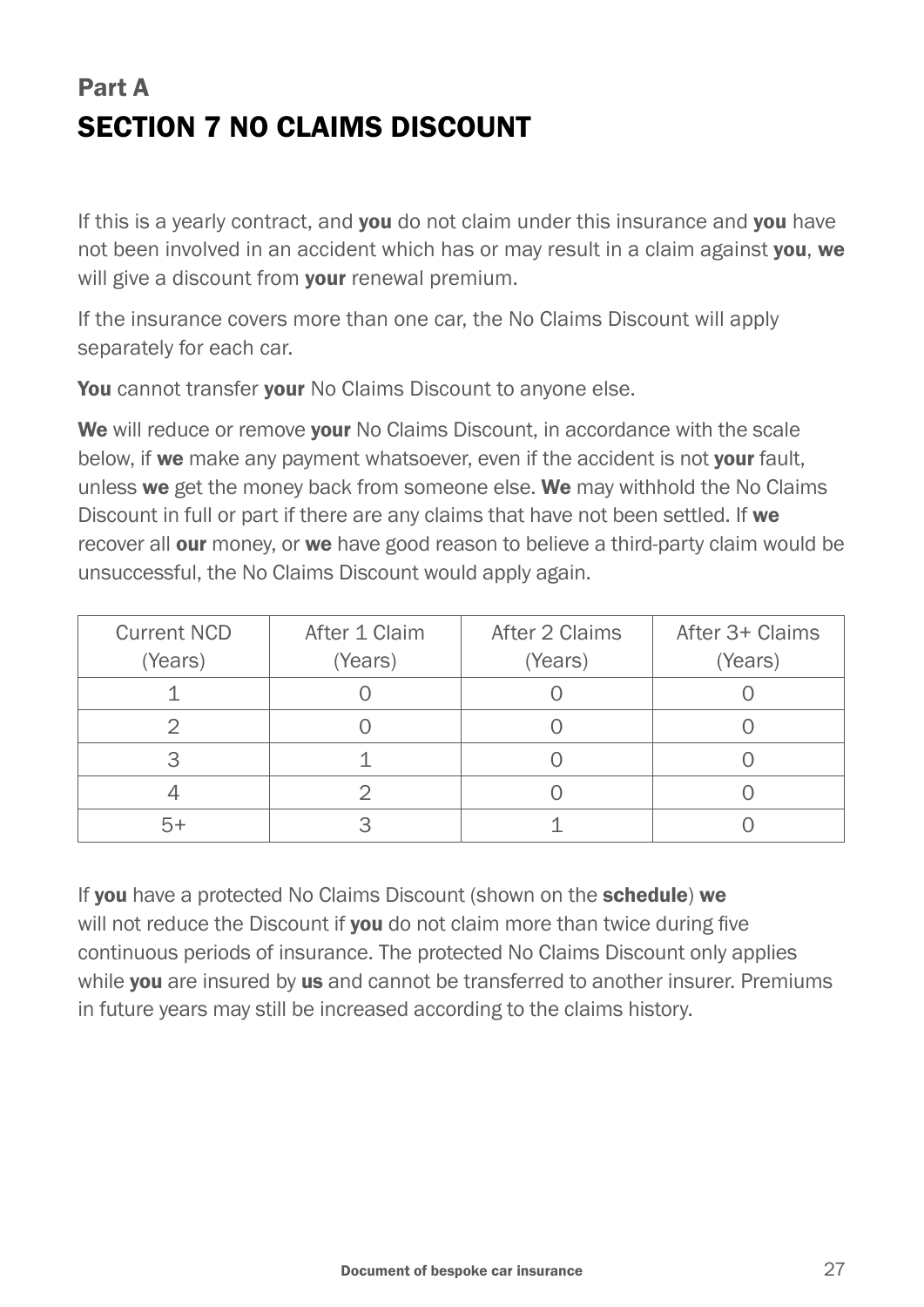### Part A

# SECTION 8 LOCK REPLACEMENT – LOST OR STOLEN KEY **COVER**

### What is covered

If the keys, lock transmitter or entry card for the keyless entry system of your insured car are lost or stolen, we will pay up to £1000 towards the cost of replacing:

- n the door and boot locks
- $\blacksquare$  the ignition and steering locks
- $\blacksquare$  the lock transmitter; and
- $\blacksquare$  the entry card

provided that we are satisfied that any person who may have the keys, transmitter or entry card knows the identity or location of your insured car, and care is taken to safeguard the keys, transmitter or entry card from loss.

### What is not covered

- The theft excess shown on your schedule.
- Any amount in excess of £1000.

# SECTION 9 - OVERNIGHT ACCOMMODATION OR ONWARD **TRANSPORT**

### What is covered

If you are unable to continue your journey as a result of accidental loss or damage to the **insured car** occurring within the **geographical limits**, provided you are claiming under section 3 Accidental Damage of this **policy, we** will contribute up to £300 in respect of:

- 3 night's hotel accommodation for occupants of the **insured car** where loss of use necessitates an unplanned overnight stop; and/or
- n travelling expenses for occupants of the **insured car** towards reaching your destination.

You must pay for the accommodation or travelling expenses yourself and submit receipts for us to reimburse vou.

### What is not covered

- Newspapers, drinks, telephone calls and meals.
- Any amount in excess of £300 for any one incident.
- Any costs incurred outside the **geographical limits**.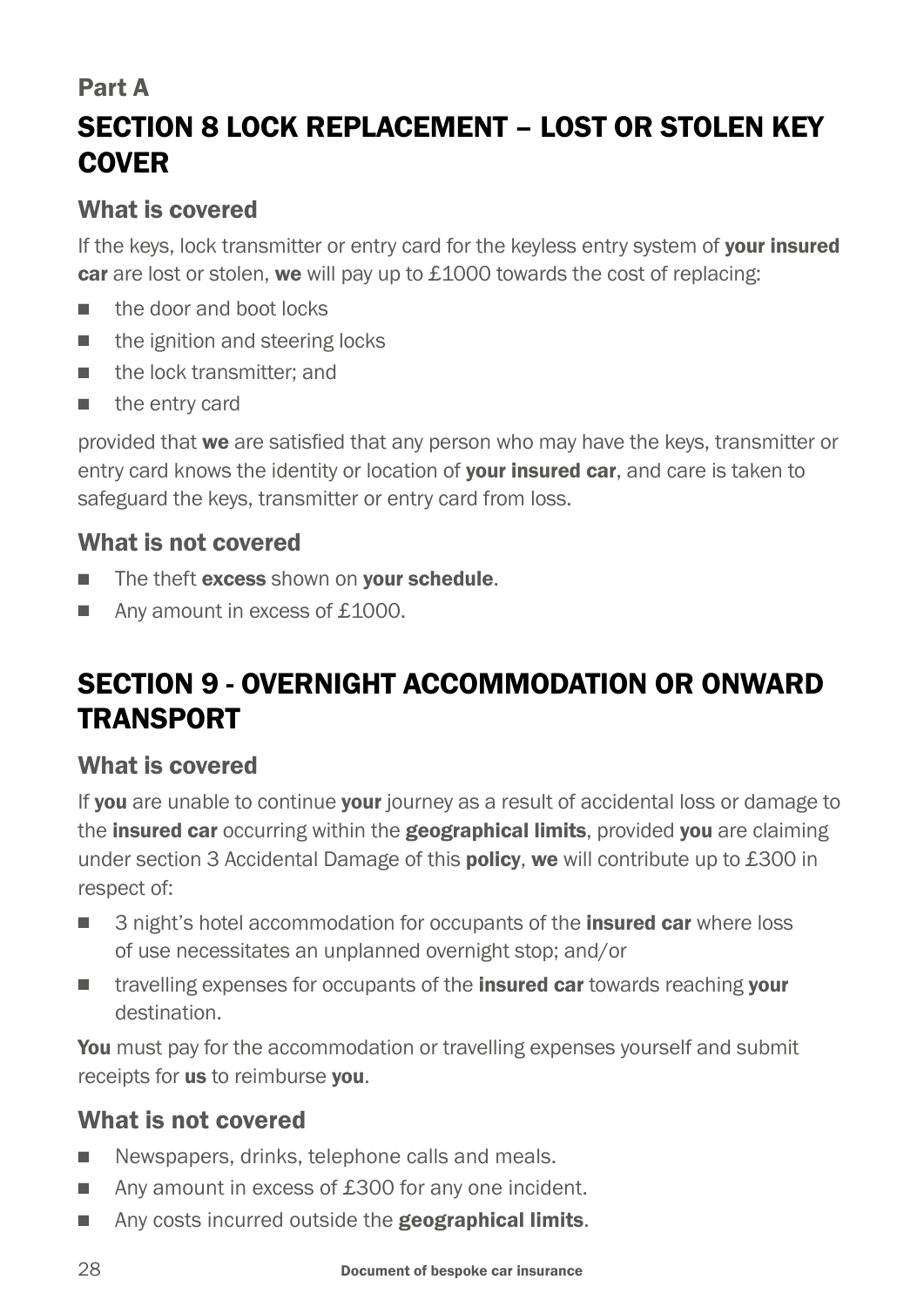# Part B GUARANTEED HIRE CAR

#### Guaranteed Hire Car

The cover provided under Part B only applies if it is shown on the current **policy** schedule and you have paid the additional premium.

#### What is covered

If the **insured vehicle** is damaged (excluding windscreen damage) and is being repaired by a **recommended repairer**, or is stolen and not recovered and the incident occurs within the territorial limits, we will arrange for a hire car to be delivered to, and collected from, your home address (as described on the schedule), for your use.

- **Net Whilst the insured vehicle** is being repaired by a **recommended repairer**, or
- From when you notify us of the theft claim, until payment has been issued to you in settlement of your claim, in either case not exceeding the hire period.

If, due to circumstances beyond our control we cannot arrange a hire car for you, we may, at our discretion, reimburse your transportation costs up to a maximum of  $£10$  per day for the **hire period**.

If the **insured vehicle** has been professionally adapted or converted to carry a driver or passenger with disabilities and another suitable vehicle is not available, we will reimburse your transportation costs to a maximum of £10 per day for the hire period.

Use of the hire car within the territorial limits only.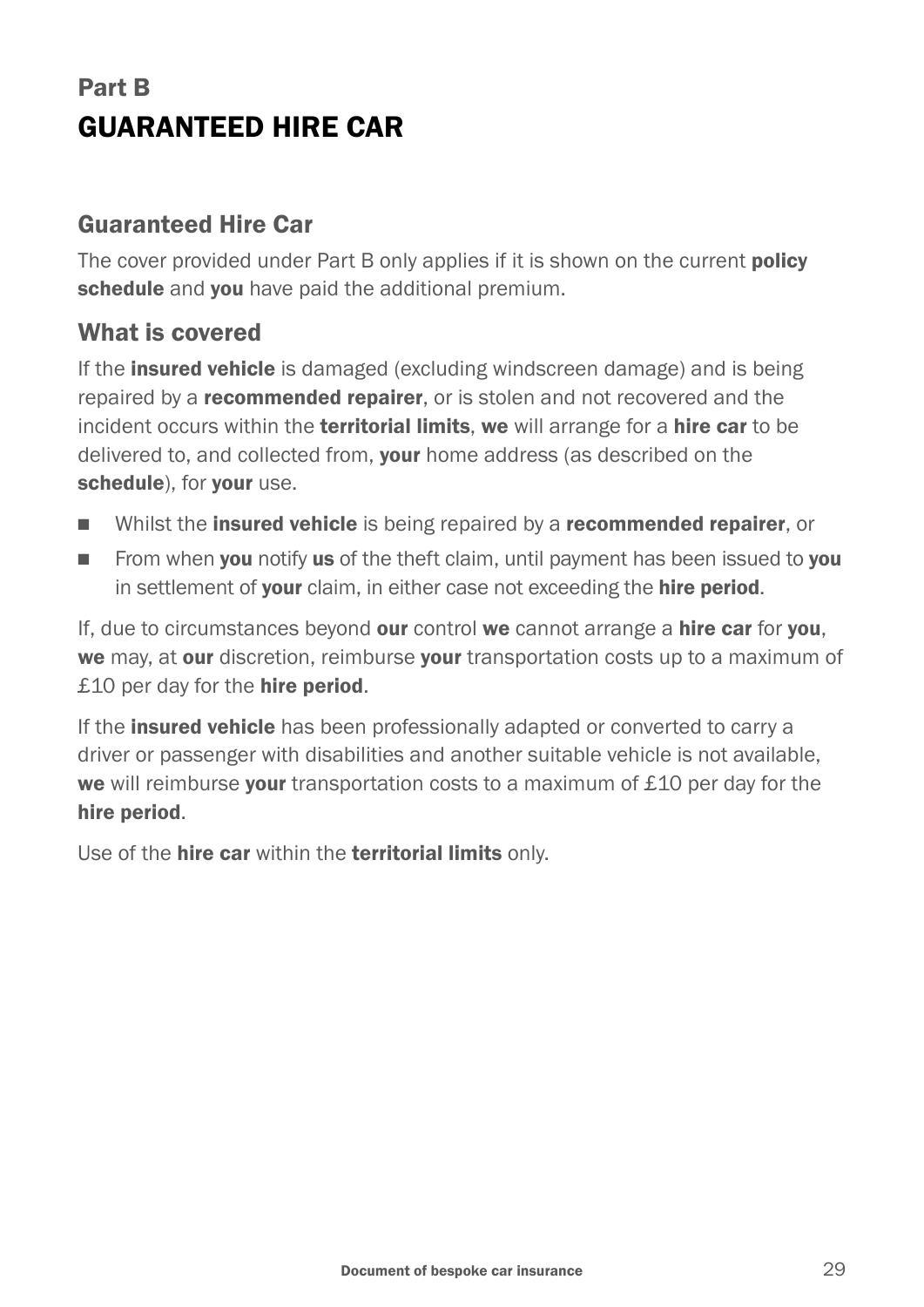# Part B GUARANTEED HIRE CAR CONTINUED

#### What is not covered

The following are not covered under this insurance:

- I All fuel, fares, and fines relating to the **hire car** whilst in **your** possession.
- n Any claim which has not been reported to **Highway Insurance** via **our** Contact Centre (UK) on 0800 028 9655 within 24 hours of the incident, accident or theft.
- Any provision of the **hire car** where the **insured vehicle** is being repaired by a non-approved repairer.
- $\Box$  Any provision of the **hire car** where a hire car is already provided under any other insurance product or related product.
- n Any claim where **Highway Insurance** do not provide cover under the terms of the motor insurance policy.
- Any further hire charges incurred after the **hire period.**
- n Any hire charges for more than three days after payment has been issued to you in settlement of your claim.
- **n** Any use of the **hire car**, whilst it is being driven by any person, not covered under the terms of **Highway Insurance** motor insurance policy.
- **n** Any excess payable following an accident, fire or theft involving the **hire car**.
- **n** Use of the **hire car** outside the **territorial limits**.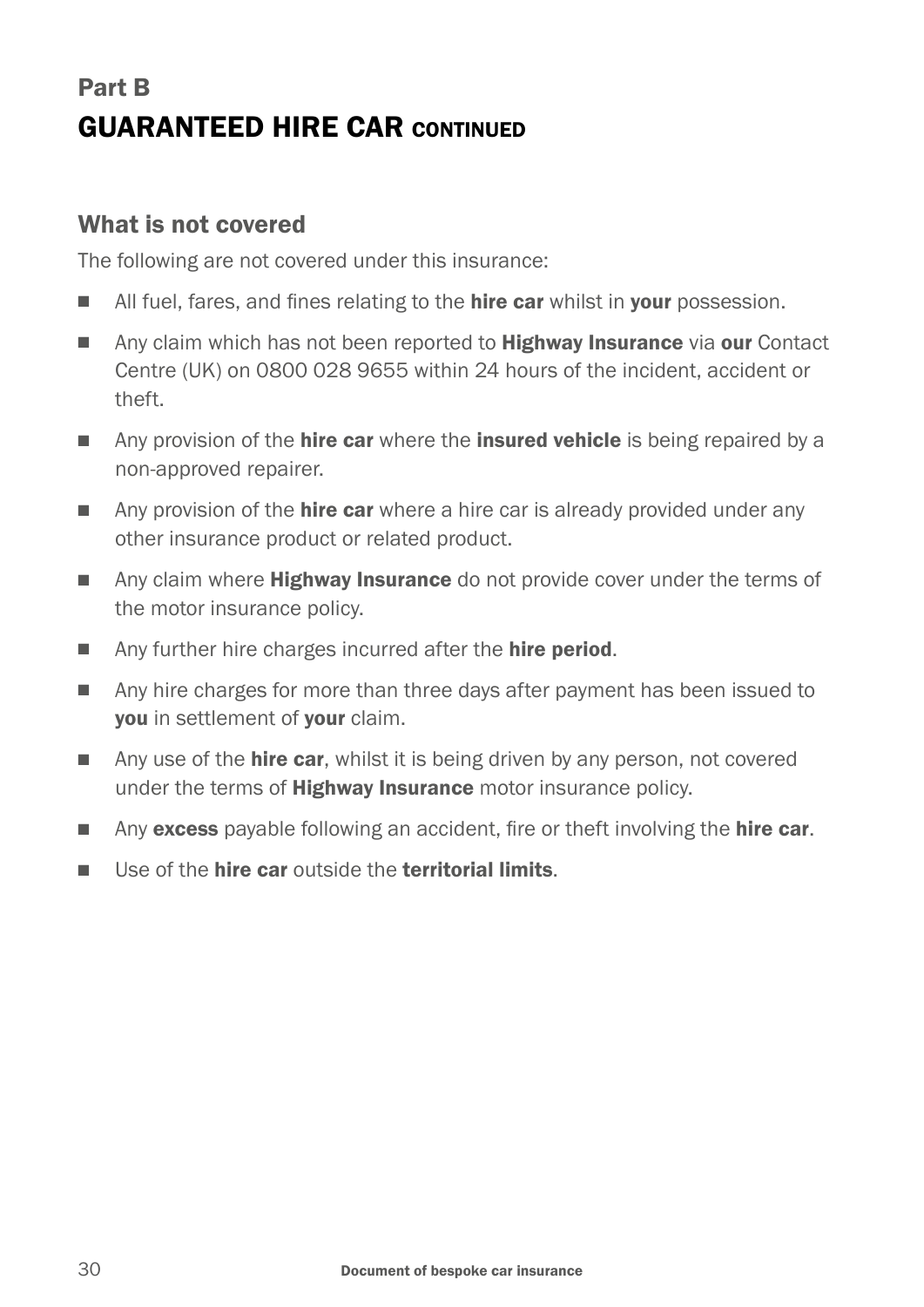# Part B GUARANTEED HIRE CAR CONTINUED

#### How to obtain your Hire Car

If the *insured vehicle* is involved in an incident, accident or is stolen you must report it immediately (no later than 24 hours) to the Contact Centre (UK) on 0800 028 9655 and to the Police if the insured vehicle has been stolen. We will get the hire car company to contact you to arrange delivery of the hire car.

A fuel deposit is payable by **you** on receipt of the **hire car**. This will be refunded upon return of the **hire car** provided there is no damage and it has a full tank of fuel.

If you wish to upgrade from the hire car provided, you should discuss this with the **hire car company**, but **you** will be responsible for any additional cost required.

### Terms and conditions

The **hire car** will be insured under **your** comprehensive motor insurance policy with **Highway Insurance** during the **hire period.** This means that claims arising during the hire period will be made under your motor insurance policy. You must therefore comply with the **general exclusions** and **general conditions** of your motor insurance policy during the **hire period.** The **hire car** can only be used by **you** or any person entitled to drive as stated in your current certificate of motor insurance. Any payments made for any loss or damage to the **hire car** will be made to the **hire car** company and you will be required to pay the excess that applies to this contract of motor insurance, to the hire car company.

You will receive a copy of the hire car company's terms and conditions when the hire car is delivered to you and this will apply as part of these terms and conditions.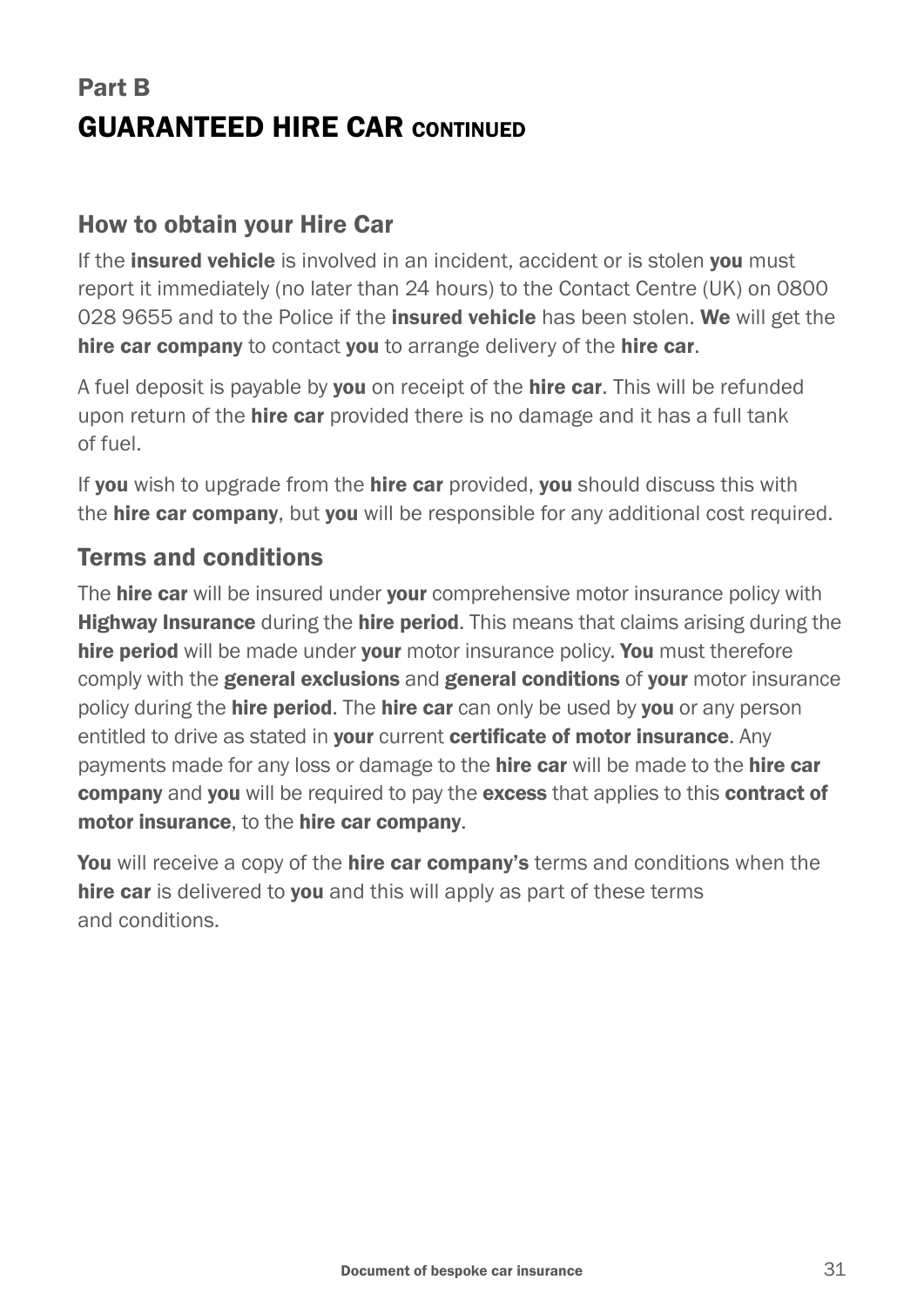# CLAIMS INFORMATION

We aim to provide you with the best claims service that we can. If you use the services we have put in place to achieve this, we can provide a better service than when the claim is outside **our** control.

#### To make a claim

In the United Kingdom 0800 028 9655 (24 hours a day, 365 days a year)

If any accident, injury, loss or damage occurs you, or your legal representative, must follow these simple steps:

1. Call us as soon as possible after the accident – please have your policy number and as much information as possible about the claim ready when **vou** call.

2. If the **insured car** is stolen or vandalised, report this to the police immediately and take a note of the crime reference number.

3. Speak to us before you make any arrangements for replacement or repair.

#### You must also:

- **n** Immediately send **us** all communications from other people involved without replying.
- $\Box$  Immediately tell us about and send to us any notice of intended prosecution, inquest, fatal accident inquiry, or any writ, summons or process without replying.
- **n** Tell us straightaway if the **insured car** is stolen and you later get it back, or discover where it is.
- Get our permission before ordering any new part or accessory and before paying for any transport outside the geographical limits.
- Give any information, help, co-operation and documentation we need. including going to court if necessary.
- $\blacksquare$  Pay any **excess** that applies.
- n Pay the VAT element of a claim under the contract of motor insurance, if you are registered for VAT. This can be paid either directly to the repairer on collection of your vehicle or be reimbursed to us.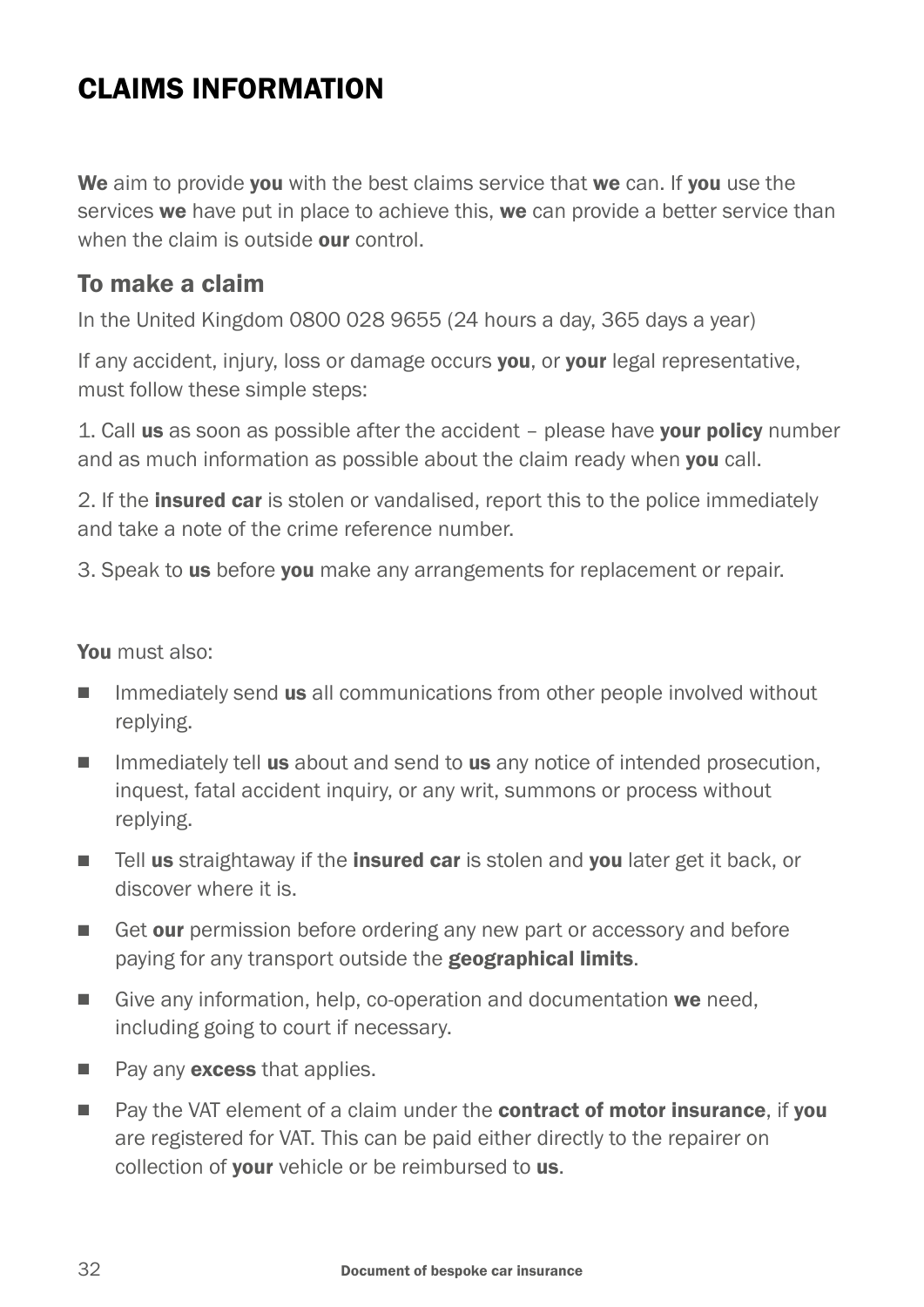### CLAIMS INFORMATION CONTINUED

You must not, without our consent:

- Negotiate or admit responsibility.
- Make any offer, promise, payment or settlement.

We are entitled to do the following:

- Have total control to conduct, defend or settle any claim.
- Take proceedings in **your** name, or that of any other person insured, at **our** own expense and for our own benefit to recover any payment we have made.

#### Handling Your Claim

(See Sections 2, 3 and 8)

If the **insured car** is being repaired by a **recommended repairer** they will provide **you** with a courtesy vehicle for the duration of the repair to **your** vehicle.

A courtesy vehicle provided under this section will usually be a class A (small hatchback) courtesy car.

We will insure the courtesy vehicle under this insurance in exactly the same way as we insure the *insured car. You* must return the courtesy vehicle when the owner or we ask you to or if this insurance expires and you do not renew it.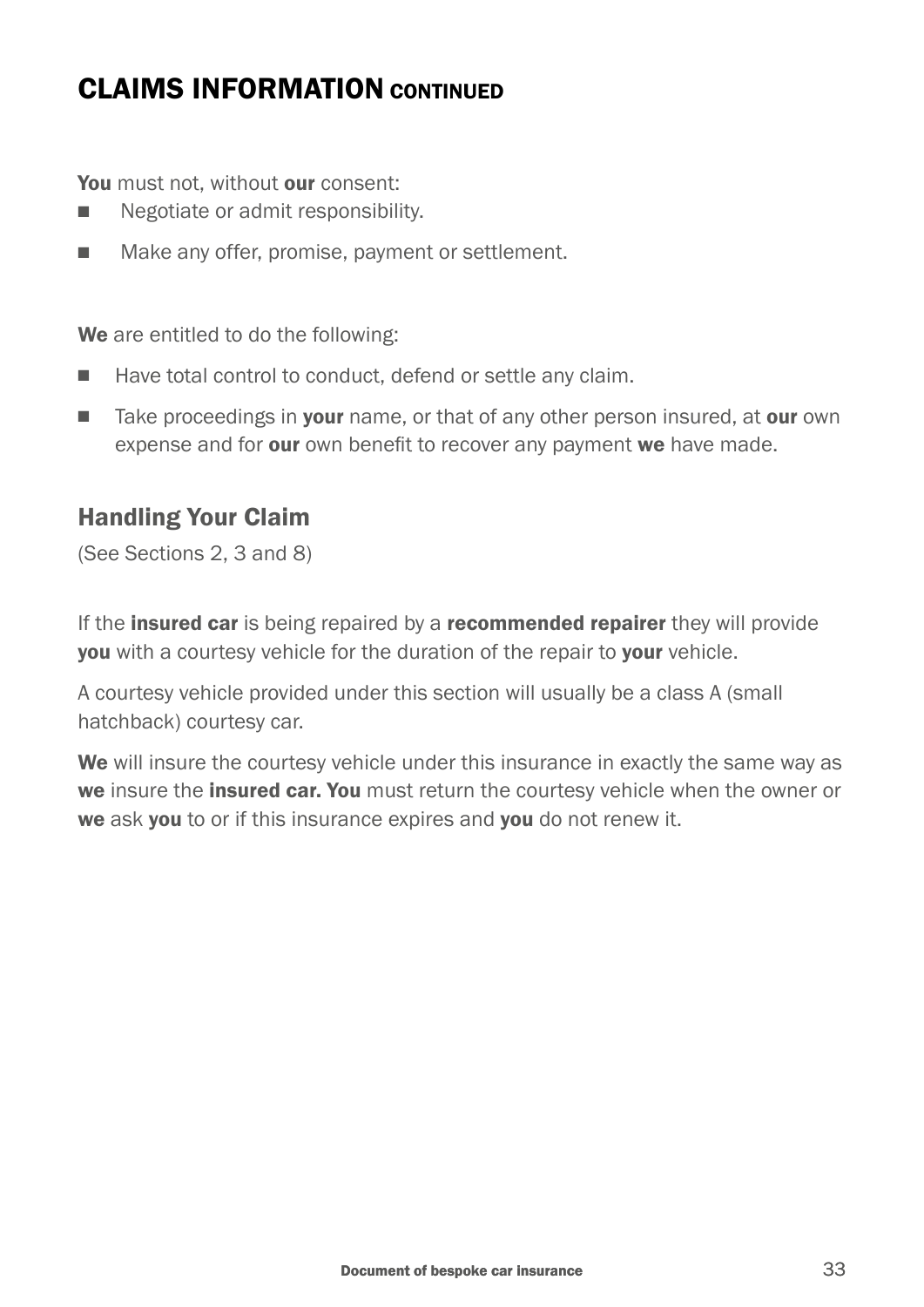### CLAIMS INFORMATION CONTINUED

### Paying Your Claim

(See Sections 2, 3, 4 and 8)

#### We will;

- n Pay the reasonable cost of protecting and returning the **insured car** to the address shown on the **schedule** (within the United Kingdom unless we have agreed otherwise first).
- Entirely at our discretion and subject to payment of the **policy excess,** arrange to:

a) repair the damage at a **recommended repairer. We** may decide to use suitable parts or accessories which are not supplied by the original manufacturer, or alternatively authorise repairs at a repairer of your choice subject to the provision of satisfactory estimates.

b) pay you the cost of replacing or repairing the damaged parts, including their fitting, or

c) treat the *insured car* as a total loss and replace your vehicle (as New Car Replacement) or pay **you** the **market value** of **your** vehicle less any applicable excess. Once you accept our offer or we have paid the claim (or both) the insured car becomes our property, unless we agree otherwise.

- $\blacksquare$  If any part or accessory is not available, the most we will pay for that part will be the cost shown in the manufacturer's last United Kingdom price list, plus a fitting cost.
- Not pay the whole cost of any repair or replacement that leaves your vehicle in a better condition than before the loss or damage (you will pay part of the cost of the repair or replacement).
- Not refund any premium if the **insured car** is written off or there is any claim.
- Settle the claim to the legal owner, up to the **market value**, if the **insured** car is part of a hire-purchase or leasing agreement, or belongs to someone else.
- $\blacksquare$  If we declare the insured car a total loss (write off), you must pay whatever you owe us before we will pay your claim, or we may take what you owe us from anything we pay you.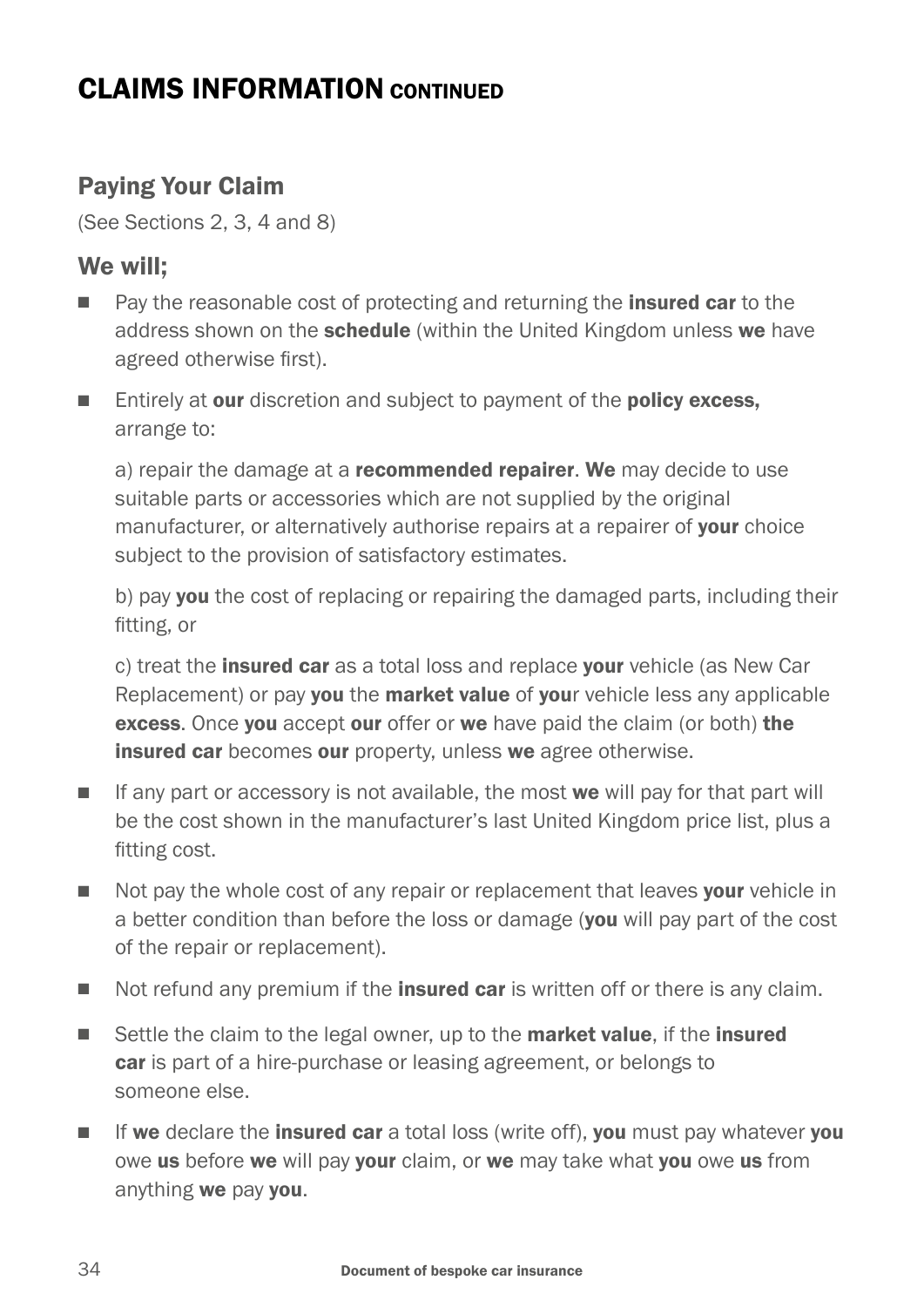# **GENERAL EXCLUSIONS**

These general exclusions apply to the whole of this contract of motor insurance and describe the things which are not covered. These apply as well as the exclusions shown under 'What is not covered' in each of the Sections detailing the cover provided.

This **contract of motor insurance** does not cover claims arising from any of the following.

- 1 Any accident, injury, loss or damage that happens while the **insured car** is being:
	- $\blacksquare$  Used for a purpose which it is not insured for.
	- Driven or in the charge of anyone who is not described in the certificate of motor insurance as a person entitled to drive or who is excluded from driving by any **endorsements** or covered by another insurance.
	- Driven or in the charge of anyone who does not have a valid driving licence, has not held a driving licence, is disqualified from driving or is prevented by law from holding a licence.
	- Driven or in the charge of anyone who does not meet the terms and conditions of their driving licence as required by DVLA /DVLNI rules and regulations and any relevant law.
	- Driven or in the charge of anyone who does not meet all the conditions described in the endorsements on your schedule and all the general conditions in this policy.
	- Kept or used in an unsafe or unroadworthy condition. (You may be asked to provide details to show the **insured car** was regularly maintained and kept in good condition.)
	- Kept or used without a current Department of Transport Test (MoT) certificate if one is needed.
	- Kept or used in any way that breaks any security requirements imposed by an endorsement.
	- **n** Used to carry passengers or goods in a way likely to affect the safe driving and control of the vehicle, or
	- Used in or on restricted areas of airports, airfields or military bases.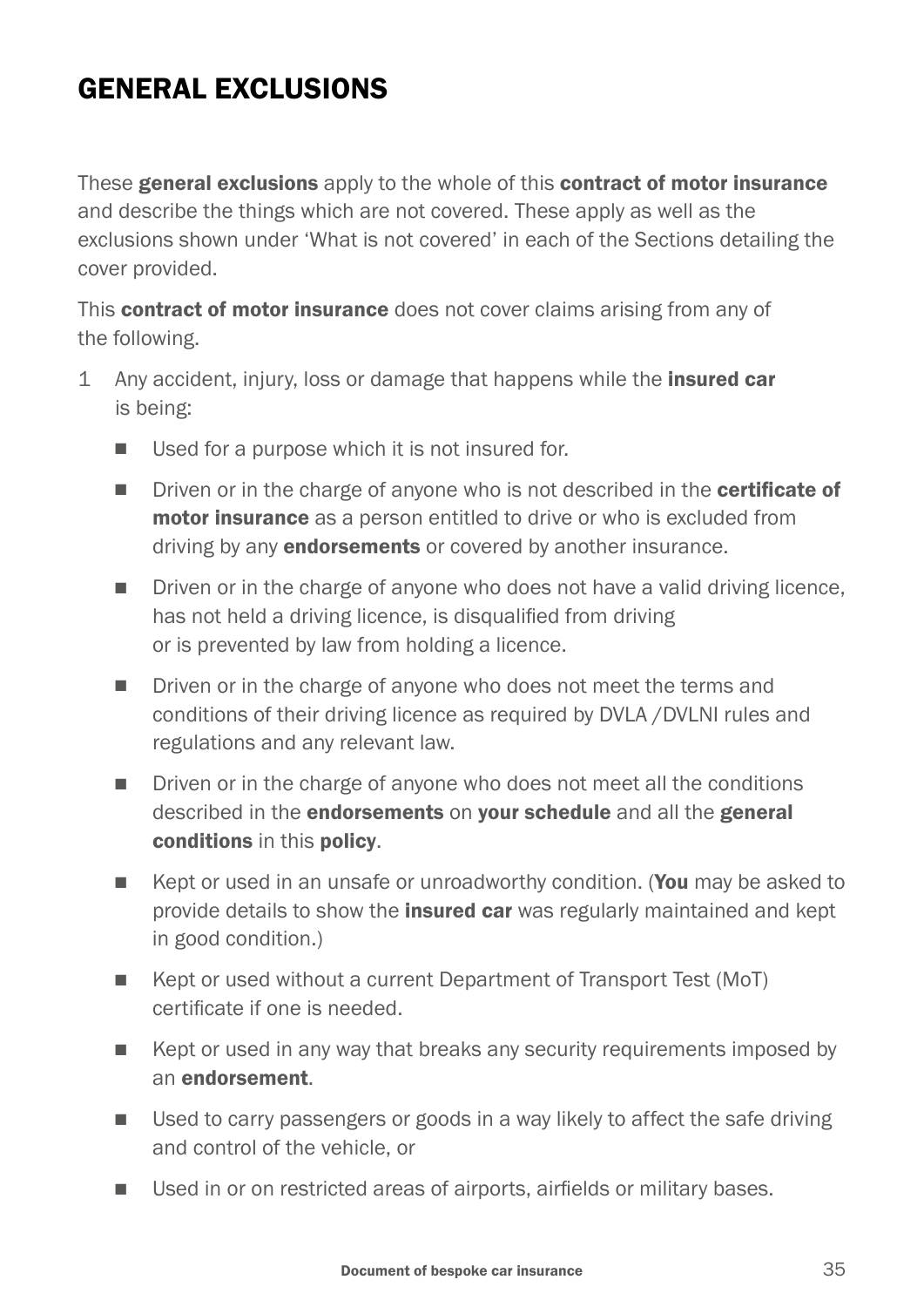### **GENERAL EXCLUSIONS CONTINUED**

- 2 Any liability that you have agreed to accept unless you would have had that liability anyway.
- 3 Anyone who does not meet all the conditions described in the **endorsements** on your schedule and all the general conditions in this policy and any other condition of this policy.
- 4 Any use connected with the motor trade, unless this use is described in the certificate of motor insurance (under Limitations as to Use).
- 5 Hiring out the **insured car** for money. (You can accept money from passengers if you give them a lift so long as you do not make a profit, you are not carrying them as part of a business or in the course of your employment, and the insured car has no more than eight seats, not including the driver.)
- 6 Racing of any description or being used in any contest, competition, rally or speed trial (apart from treasure hunts).
- 7 The **insured car** being used on any form of race track, de-restricted toll road (including the Nurburgring) or off-road activity.
- 8 Any accident, injury, loss or damage caused directly or indirectly by:
	- War, invasion, act of foreign enemy, hostilities (whether war is declared or not), revolution, act of terrorism or similar event.
	- Riot or civil unrest that happens outside Great Britain, Northern Ireland, the Isle of Man or the Channel Islands.
	- **Earthquake.**
	- **n** Ionising radiations or contamination from nuclear fuel or nuclear waste or from the burning or explosion of nuclear fuel.
	- $\blacksquare$  The radiation, toxic, explosive or other dangerous properties of any nuclear installation, reactor, or other nuclear assembly or its component part.
	- Any weapon or device using atomic or nuclear fission or fusion or radioactive force or matter.
	- **n** Pressure waves caused by aircraft and other flying objects, or
	- Carrying any dangerous substances or goods.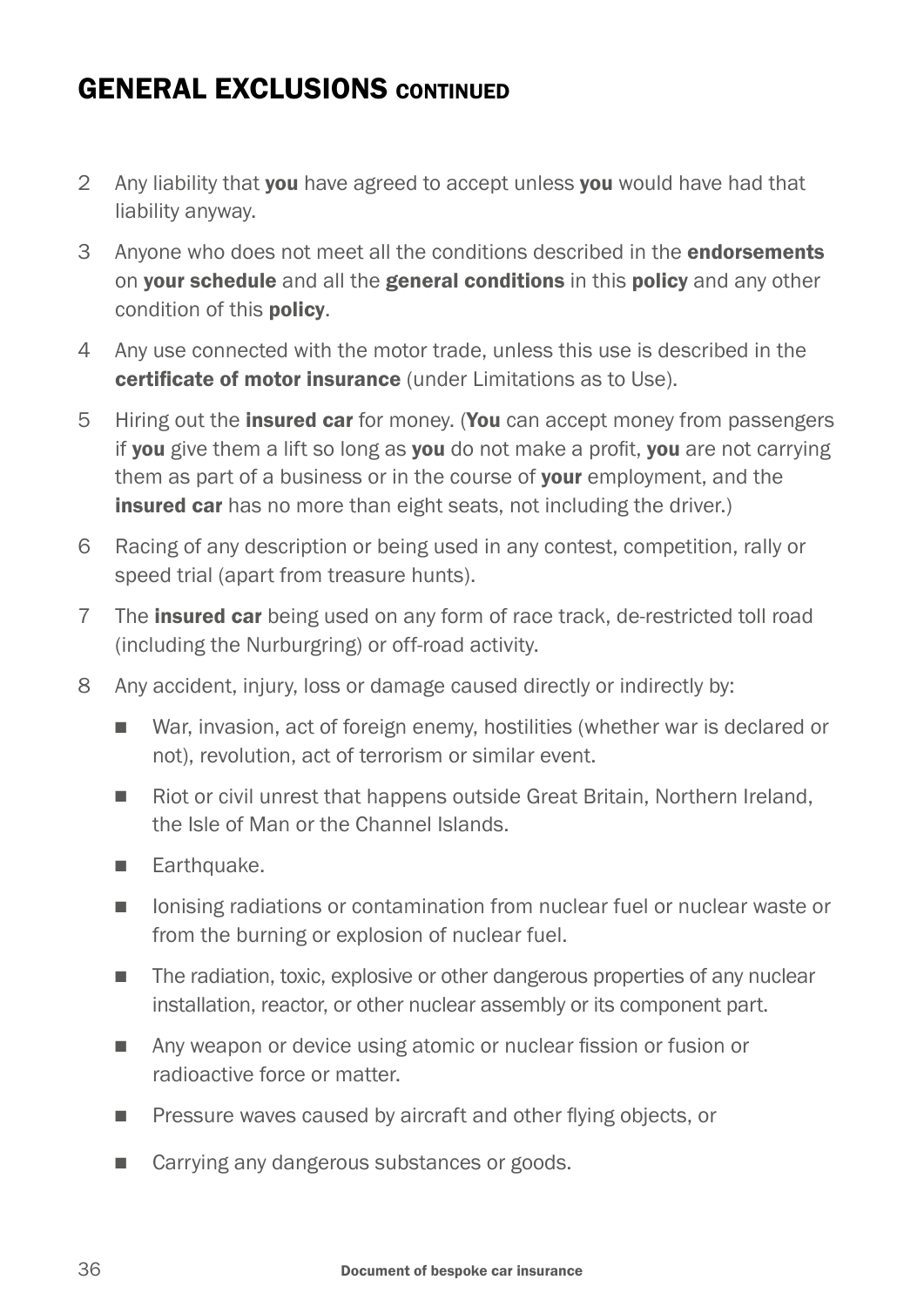### **GENERAL EXCLUSIONS CONTINUED**

- 9 Any liability, loss or damage that happens outside the **geographical limits** (apart from the cover detailed in Section 6 – Driving Abroad).
- 10 Any proceedings brought against you outside the geographical limits, unless they result from using the *insured car* in a country which we have agreed to extend this insurance to cover (see Section 6 – Driving Abroad).
- 11 Any liability, injury, loss or damage caused directly or indirectly by:
	- n pollution, or
	- n contamination

 Unless the pollution or contamination is directly caused by one incident at a specific time and place during the **period of insurance** and is:

- <sup>n</sup> sudden.
- n identifiable
- not deliberate
- $\blacksquare$  unexpected.

We will consider the pollution to have happened at the time the incident took place.

12 Any death, injury, loss or damage caused directly or indirectly as a result of any deliberate act by you or any person driving the insured car.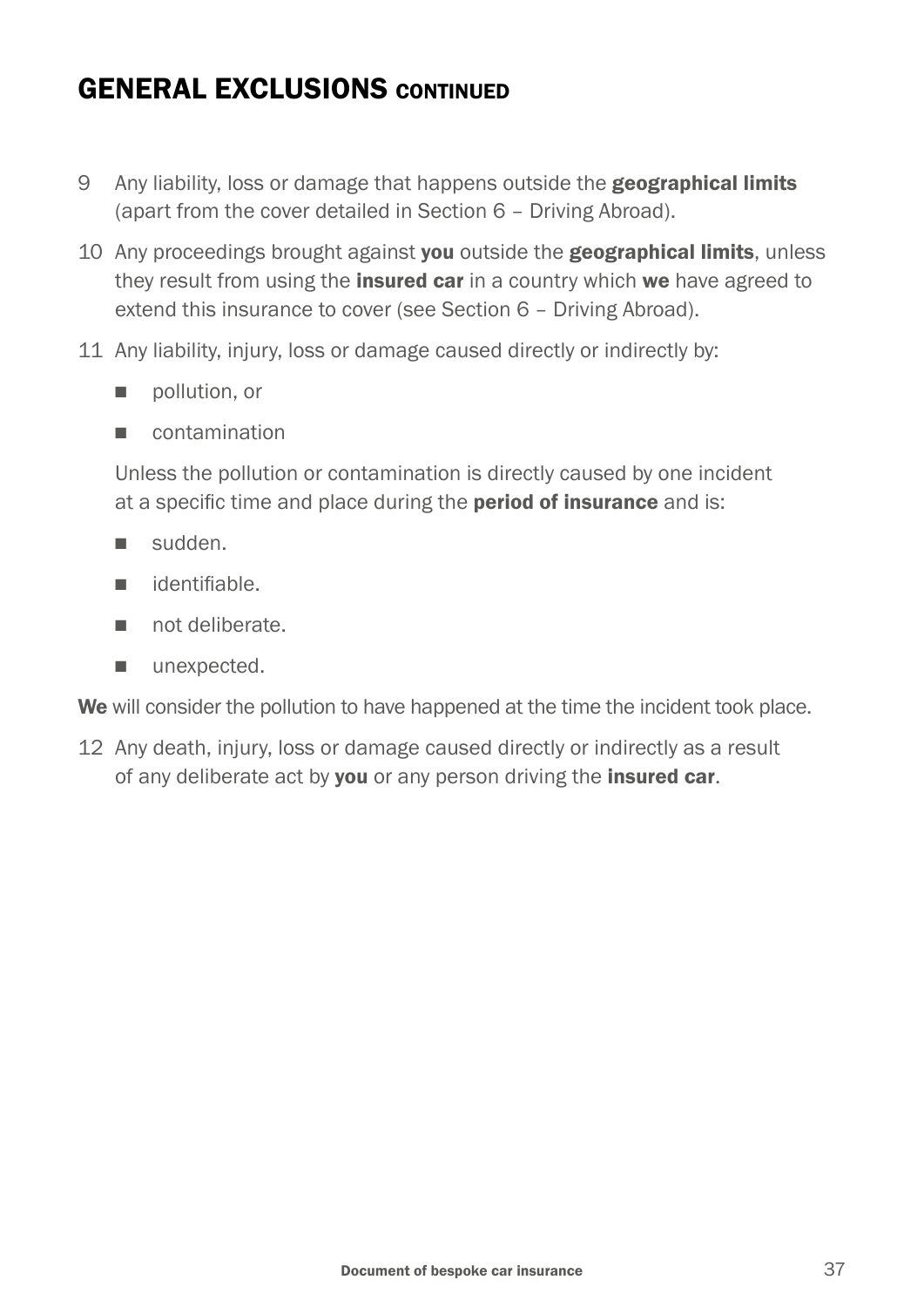# GENERAL CONDITIONS

The following general conditions apply to the whole of this contract of motor **insurance.** These describe your responsibilities, general information and the procedures that apply in certain situations, such as when there is a claim or the contract of motor insurance is cancelled. If you do not meet the terms and conditions of this contract of motor insurance, it could make the cover invalid or mean we will refuse to pay your claim.

### Keeping to the Policy Terms

Your premium is based on the information you gave us when your cover started and when you renew it. If any of the details on your proposal form or statement of fact change, you must tell us as soon as possible. If you are not sure whether you need to tell us about certain facts, you should give us the information anyway, or contact your insurance adviser for advice. You should keep a record of the information you give in relation to this contract of motor insurance. If you did not or do not give full and accurate information, this **contract of motor insurance** may be invalid and we may refuse to deal with any claim you might make.

This insurance will only apply if:

- n the person claiming has kept to all the terms and conditions of this **contract of** motor insurance; and
- $\blacksquare$  all the information **vou** have supplied is correct and complete to the best of your knowledge and belief.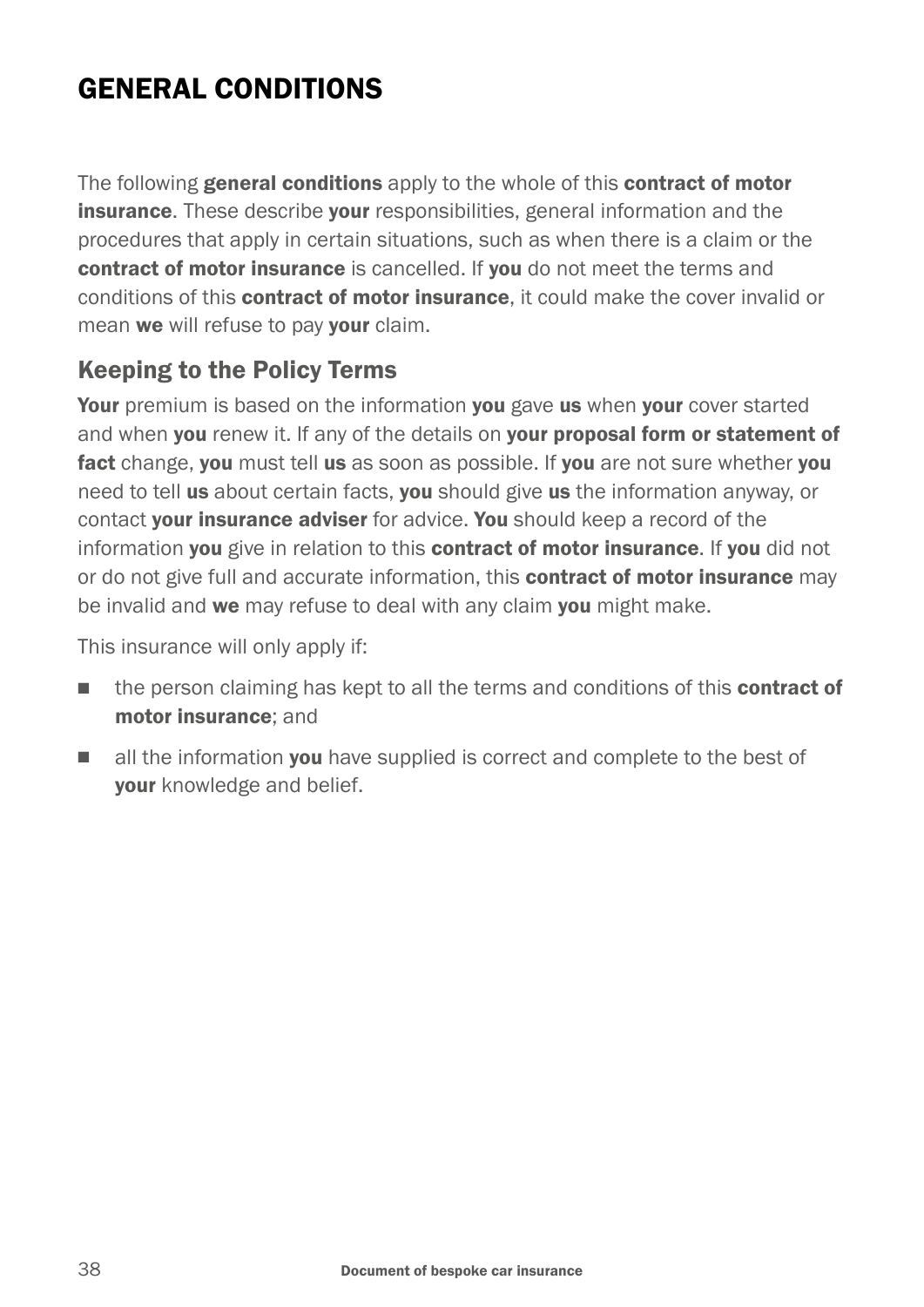### GENERAL CONDITIONS CONTINUED

### Misrepresentation, Fraud and Financial Crime

If **vou** or anyone representing vou:

- **n** Provides **us** with misleading or incorrect information to any of the questions asked when applying for, amending or renewing this insurance;
- Deliberately misleads us to obtain cover, gain a cheaper premium or more favourable terms;
- $\blacksquare$  Provides us with false documents:
- Makes a fraudulent payment by bank account and/or card;

We may:

- Agree to amend **your policy** to record the correct information, apply any relevant policy terms and conditions and collect any additional premium due including any premium adjustment charge to cover our administration costs;
- $\blacksquare$  Reject a claim or reduce the amount of payment we make;
- Cancel or avoid **your policy** (treat it as if it never existed), including all other policies which you have with us, and apply a cancellation premium charge.

Where fraud is identified we will:

- $\blacksquare$  Not return any premium paid by **you**.
- $\blacksquare$  Recover from you any costs we have incurred.
- Pass details to fraud prevention and law enforcement agencies who may access and use this information. Other insurers may also access this information.

### Claims Fraud

If you or anyone representing you:

■ Makes a claim or part of any claim that is fraudulent, false or exaggerated;

We may:

- $\blacksquare$  Reject the claim or reduce the amount of payment we make;
- Cancel your policy from the date of the fraudulent act and not return any premium paid;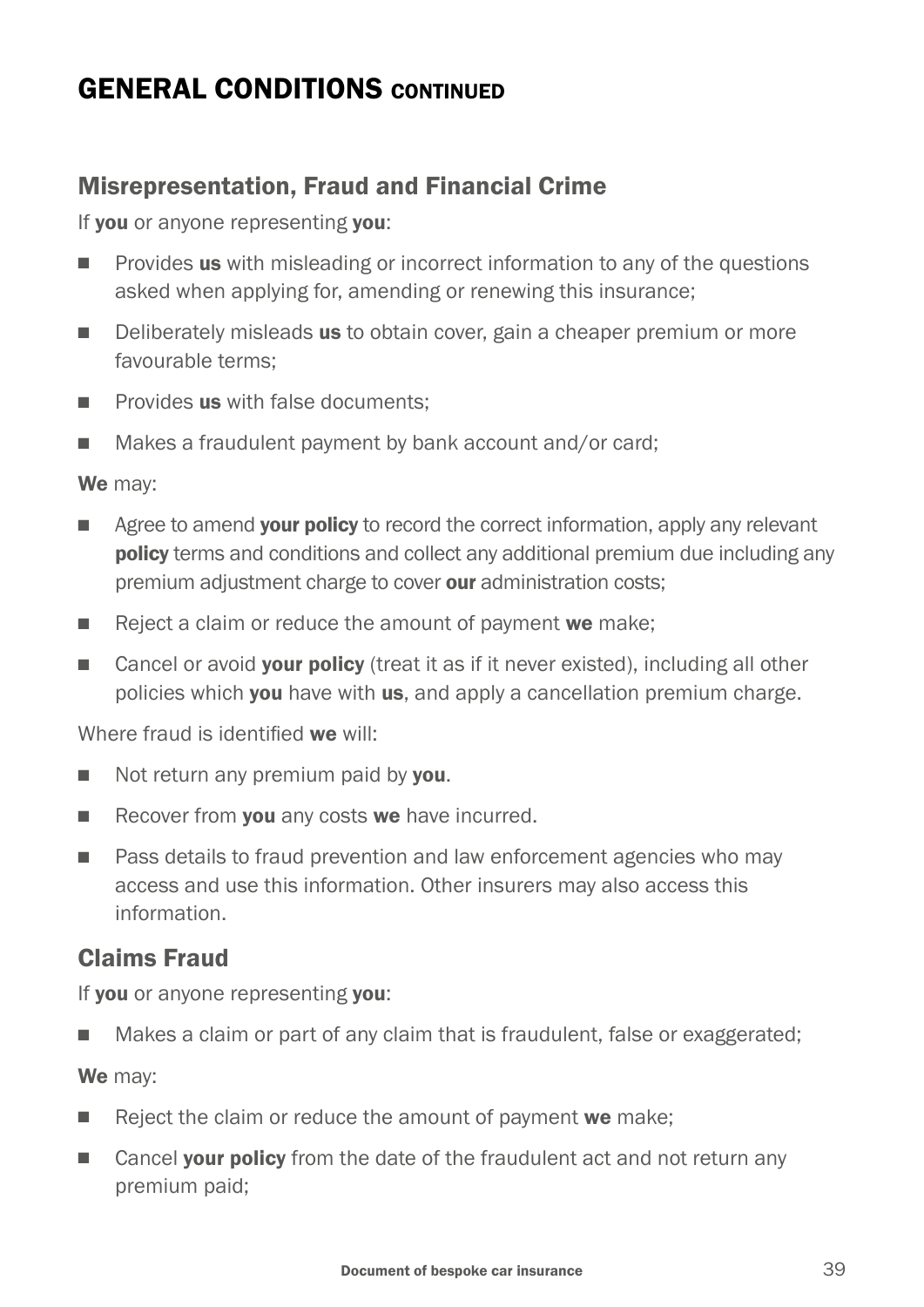# GENERAL CONDITIONS CONTINUED

- $\blacksquare$  Recover from **vou** any costs we have incurred relating to the fraudulent claim and any further claims notified after the date of the fraudulent act;
- **n** Pass details to fraud prevention and law enforcement agencies who may access and use this information. Other insurers may also access this information.

#### Right of recovery

If the law of any country which this **contract of motor insurance** covers requires us to make payments which, but for that law, we would not otherwise have paid, vou must repay the amount to us.

If any claims or other monies are paid to you by mistake for any reason, or a claim has been paid which we later find to be fraudulent, false or exaggerated, you must repay the amount paid to us.

If we have refunded any premium following cancellation, we can take any money you owe us from any payment we make.

#### Care of the Car

The **insured car** must be covered by a valid Department of Transport Test (MoT) Certificate if **vou** need one by law.

You, or any person driving the insured car with your permission, must take care to avoid loss of or damage to the insured car. For example, removing it to a safe place as soon as possible if it breaks down. You, or any person driving the insured car with your permission, should also take care of the keys to the insured car to prevent them being lost or stolen.

You must always take the keys out of the ignition and remove them completely when the insured car is left at any time whatsoever (regardless of whether the vehicle is still within your sight) and make sure that you do not leave belongings on display. You should close all the windows and sun-roofs and lock all the doors. Alarms, immobilisers and tracking devices should be turned on when fitted. **Endorsements** may apply to **your** cover, setting out other requirements relating to immobilisers, alarms and tracking devices. In these cases, we will need to see evidence that an approved alarm, immobiliser or tracking device has been fitted. These devices must always be on and working whenever the *insured car* is left.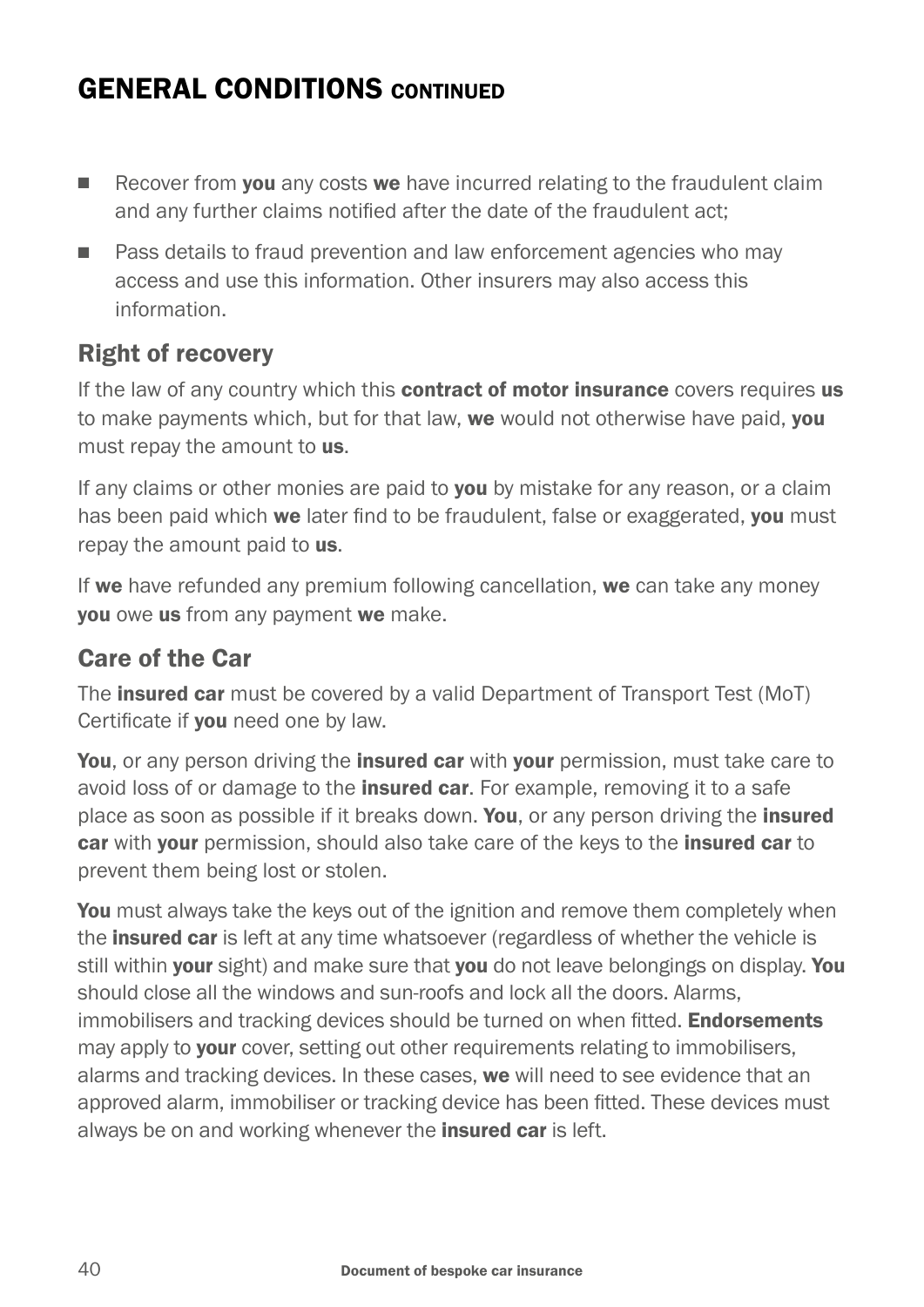# GENERAL CONDITIONS CONTINUED

If you, or any person driving the insured car with your permission, do not take care of the **insured car** and meet any security requirements, this **contract of motor** insurance may no longer be valid and we may not pay any claim.

You or any other person covered by this insurance must do the following:

- Protect the **insured car** from loss or damage.
- Keep the **insured car** in a roadworthy condition. (You may be asked to provide details to show the **insured car** was regularly maintained and kept in good condition.)
- Not move or drive the **insured car** in a way likely to affect safe driving or control or in a way which could cause loss or damage to it.
- $\blacksquare$  Not move or drive the **insured car** after an accident, fire or theft if to do so may cause additional damage.
- Allow us access to examine the **insured car**

#### Other Insurance

If there is any other insurance covering the same claim, we will only pay our share of the claim, even if the other insurer refuses the claim.